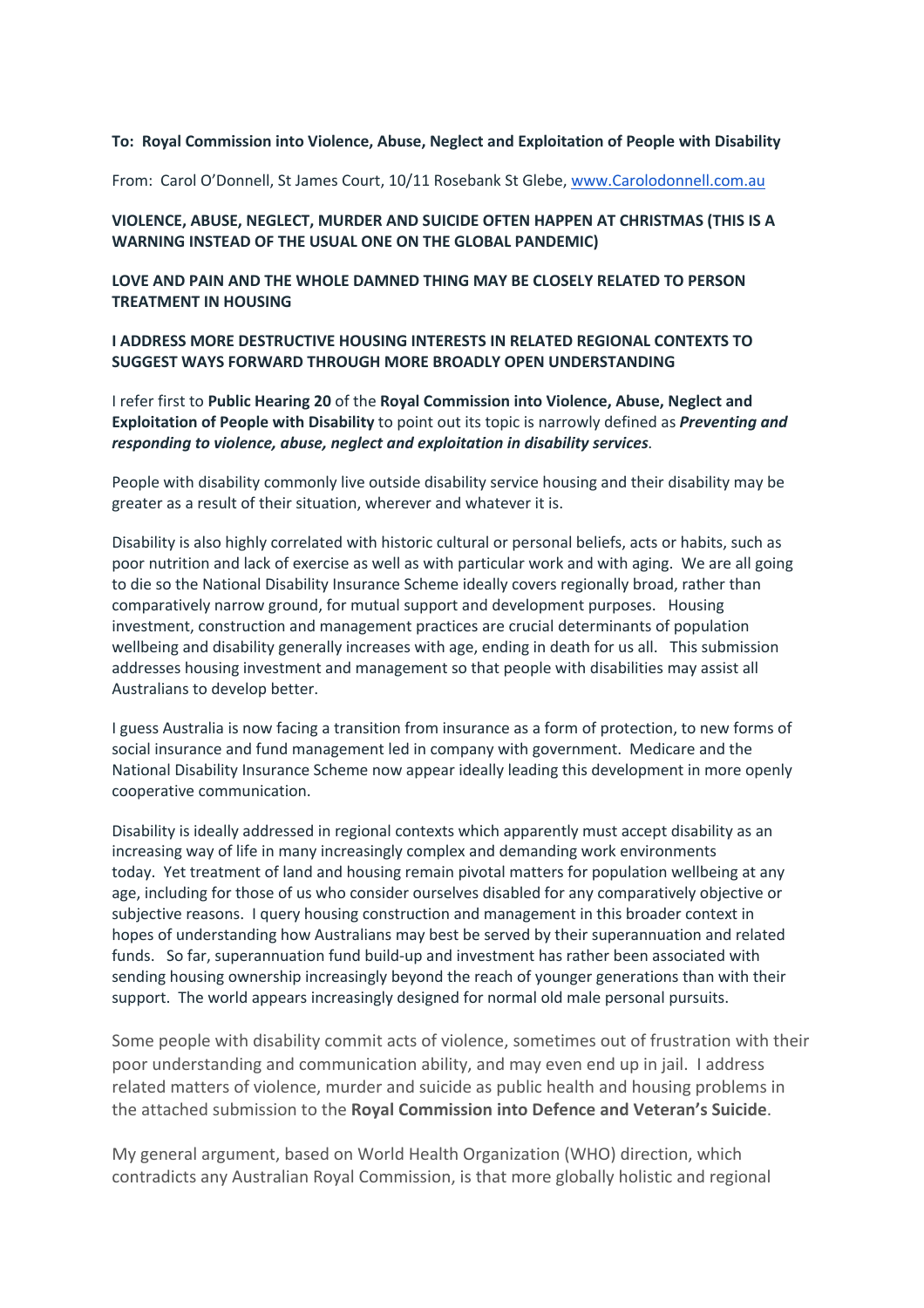approaches must be taken to many matters to go forward better in regional environments which are increasingly related globally through financial and other trade and investment. Feudal and professional matters of association are part of the problem which now appear to be reflected in increasingly unequal, fragmented and opaque operations as markets also drive us wrongly in new directions which suit rich US, UK and other homeland interests.

For example, suicide may seem a good choice to some people, especially in continuing pain, fear or old age. To automatically criminalise, lament or deny risk or suicide, appears to be denial of autonomous choice and duty of care for any person. The Christian lawyer's tradition, which both the NSW Liberal and Labor party leaders expect us to inhabit, often seems more authoritarian than many others which may deliver more common chances of peaceful prosperity for future generations. In almost any worrying circumstances, I believe in asking a child or another person what they think is best for them and hoping they answer the question as thoughtfully and honestly as they can rather than lying or hiding. If one says they don't know, let us stumble forward together.

I will soon be 75. As an owner occupier of strata housing in Glebe, Sydney, I have learned not only that the strata management act sees vegetation as the enemy of the bigger building envelope, but that the strongest professional associations are not well established to serve the communities they house as groups or families or individuals. This is because they take comparatively blind and self-interested approaches to what are whole of community problems. So do we all, but the industry interests rule the roost. Lawyers typically act as related feudal vampires on the body politic sucking off money and assisting professional cultures of cover up for the wealthy and their top clients against the broader public interest. (See related discussion of by-laws in strata housing attached.)

Like the strata management act, the interests of any real estate agent and owner are driven by the maintenance and protection of the housing, rather than consideration of the welfare of people living in it or around it. As commercial in confidence assumptions are treated as paramount in regard to information, the tendency for spending public money wherever the dominant professionals are driving, is also paramount. The dominant professional interests related to disability are found in medical care, construction, real estate and property management. Governments have huge but fragmented interests in housing in many portfolios, including in defence. For openly related housing reasons, I addressed the **Royal Commission into Defence and Veteran's Suicide**, supporting the right and responsibility for assisting selfdetermination in such matters.

As an author and editor of the book **Family Violence in Australia**, (Longman Cheshire 1985) I am aware violence in housing of the Commonwealth defence portfolio may be a common problem, especially at Xmas and New Year. I suggest support for people with disability and support for the National Disability Insurance scheme are best obtained by state and federal government housing and service providers considering their stock more openly and regionally together. This should be done with major service providers to the state and federal government property portfolios, to maximize the breadth and potential for better group, family and individual housing support across Australian electorates.

The **Objects of the Constitution of the NSW Real Estate Institute**, according to the **REINSW** website, however, do not equip this non-profit body to do anything other than petition the government on behalf of members' apparent interests. The REINSW thus appears bound to act with the comparative blindness to regional producer, consumer and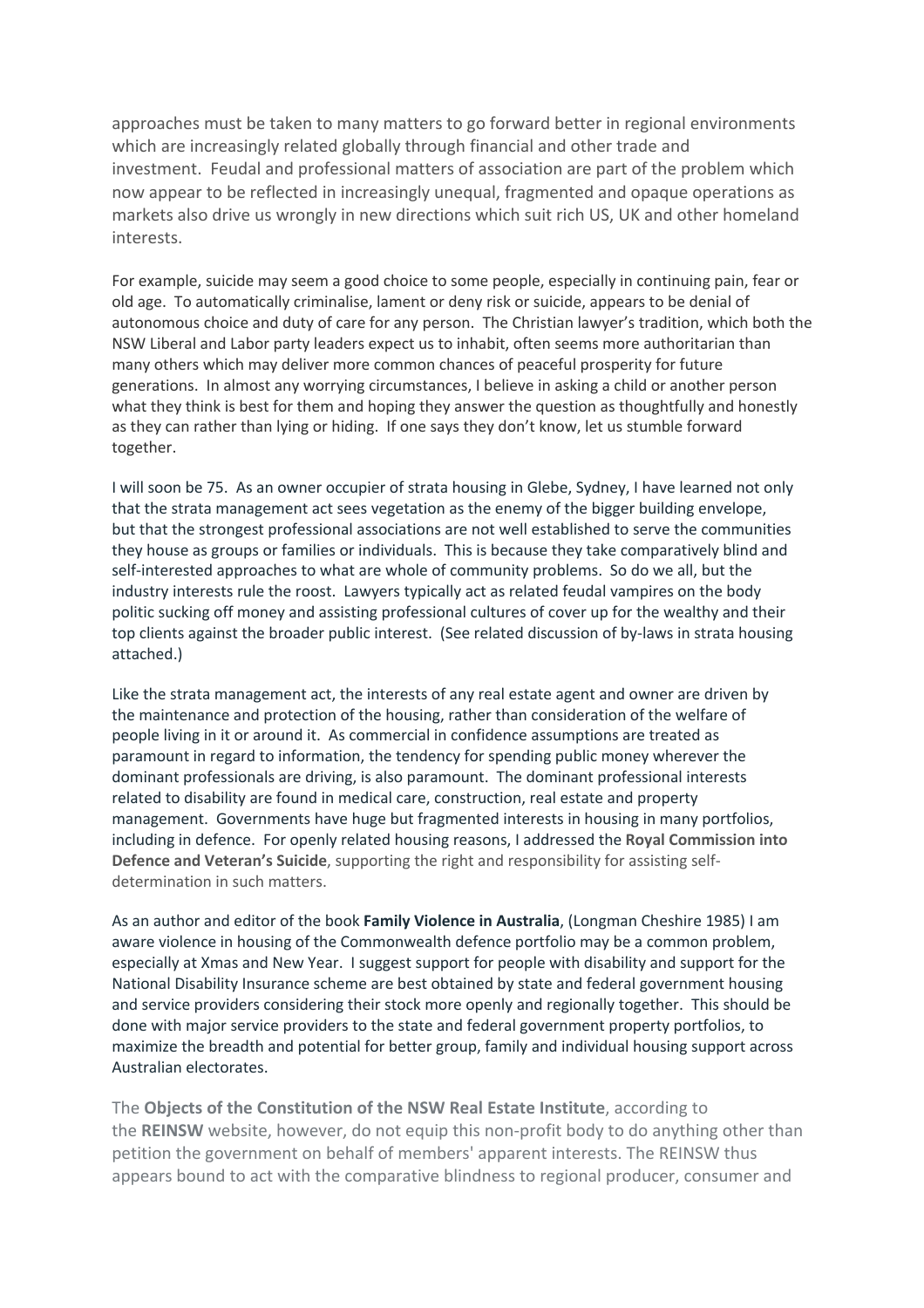related community interests of a trade union. Its general approach appears driven by associated interests in multiplying legally approved secret operations to deny the kind of evidence-based operation that appears clearer, cheaper and less risky for all. The result of this is that people with disability may find themselves in unsuitable housing they may find very expensive to maintain, let alone modify, in ways which meet their needs. I address education and affordability with the Real Estate Institute of NSW (REI, NSW) later below.

I am comparatively close to death. As a former NSW public servant and teacher in the Faculty of Health Sciences at Sydney University, I have watched and supported the unsuccessful efforts that the Whitlam government began in the 1970s to establish national medical, hospital, and related rehabilitation and disability insurance schemes. This failed at the time because lawyers of all stripes and their most influential clients were against it. When Medicare was established in the Hawke government era it was shown to provide accessible, high quality and cheap care to the total population, compared with the US market model.

Nevertheless, the market place increasingly drives to increase regional inequality, using Australian institutions against the Australian population interests with US IT to do it in many cases. Good housing management is vital for people with disabilities. However, housing remains the generator of jobs for the construction and property industries and mates, with housing turnover being the big money spinner. Housing treatment is fragmented and strata housing is governed by state strata management acts. Building treatments often appear irrationally and wastefully prioritized by construction and property interests through these acts to maximise their own industry interests and those of rapid sellers in the market.

The local newsletter, the Glebe Grapevine states that NSW citizens are looking at homelessness or rent stress for a long time to come and public housing close to the city is the answer. It then states that on the Glebe Estate, (brought into Commonwealth ownership during the Whitlam era), there are too many houses that are empty and being renovated – '*not for people but to be sold'*.

My reply outlined below stresses the need for housing to be treated as broadly as possible in regional terms to assist people with disability. Disability has been normalised today in part because of the increasing complexities of production requirements which also appear increasingly dysfunctional. It appears forbidden for example, for anybody to embrace their own death, as I do. As a woman who has experienced almost no physical pain or disability in my life so far, I am terrified of both and would far prefer to be dead fast than go through it for years before I die, if new norms are any indication. I am far more frightened of my daughter being unwilling to help me kill myself when I want to go, than I am frightened of being pushed off by anybody before I'm ready. Surely there must be people in great pain or with such poor quality of life that they feel like me. Don't our wishes count for anything in this? What is called caring often disgusts me more than I can say. Where are the professionals willing to out themselves to provide the service? If they could do it for Bob Hawke, who died the night before the election, they should stand up and be counted for us.

However, the National Disability Insurance Scheme should be operated in a manner which has the maximum regional focus because death comes to us all sooner or later. Disability is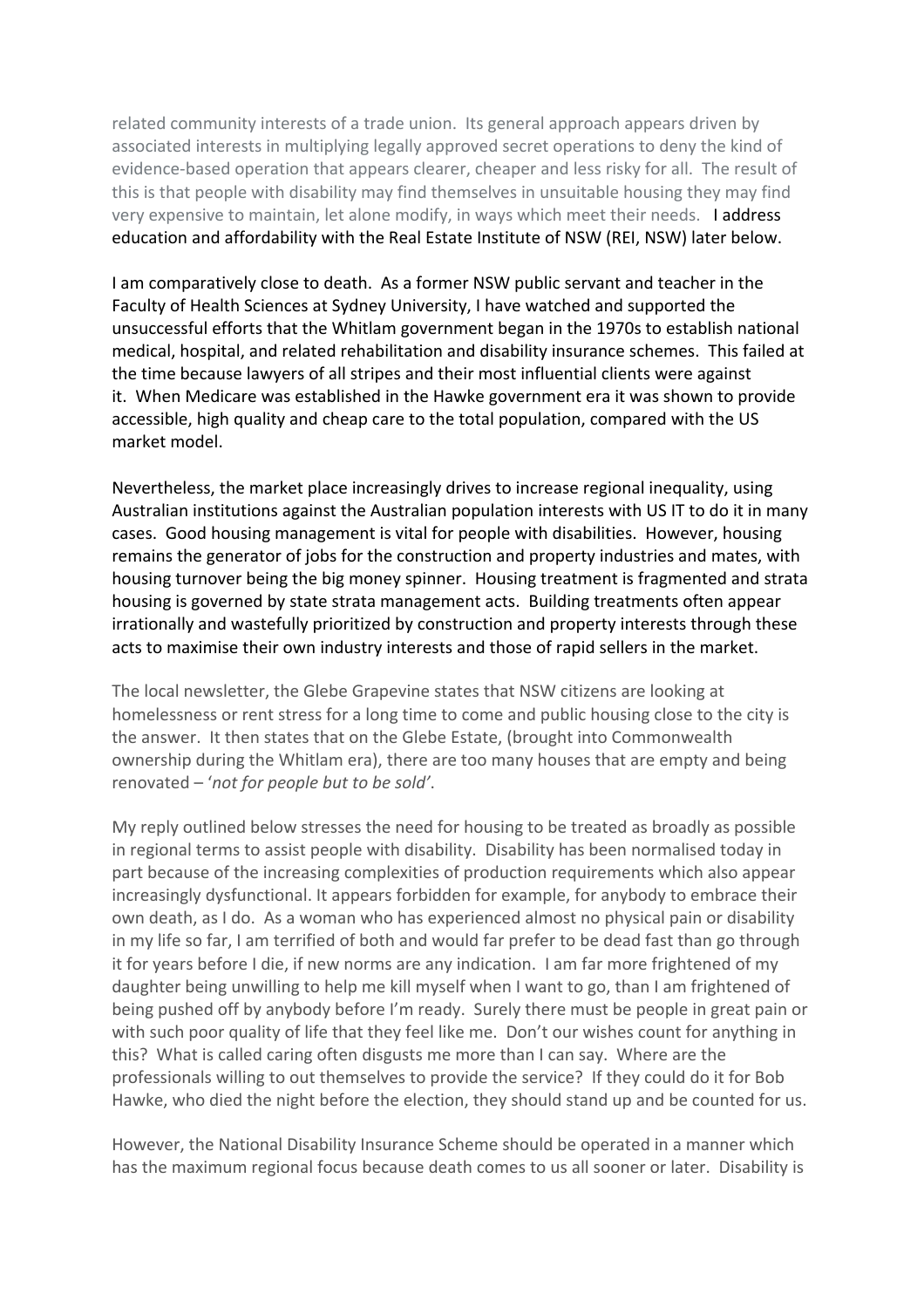also the outcome of living longer and related medical advances such as those addressed attached in a related submission to the Royal Commission into Defence and Suicide.

I favour regional approaches in group, family or single person housing which value more open and clear management responsibility in publicly and privately funded affairs in the interests of all. Many of us will die quite soon, sometimes alone in property which is old and deteriorating in many cases. When I was young, the fines imposed by the construction industry inspectors for breaches of state occupational health and safety acts were often donated to the local children's hospital and there was often a close association between top hospital, medical and related housing interests, such as the Master Builders Associations and construction trade unions. Frankly I have no idea what is going on today.

However, I naturally draw your attention to the excellent article by Andrew Leigh MP entitled '*Why has no person of colour ever served on the High Court?*' in the Australian Financial Review (AFR 22.12.21). For me, he makes a compelling case that Australians should follow the steps taken in Britain in 2005 when a Judicial Commission responsible for recommending court appointments was created. Comprised of lay people, judges and legal professionals, it makes applying to be a judge like applying for other jobs. Vacancies are advertised, people apply, some are interviewed, and the commission makes a recommendation. It sounds like a great idea that would solve a lot of problems in the Australian Constitutions to me. Why won't more lawyers point out why and do it? Would you and your friends take it up? I wish I'd heard about it fifty years earlier, of course. ('Had we but world enough and time', etc. etc. etc.)

In summary, for any national disability insurance scheme to operate well to provide service to those living with disability on any particular ground, it will be necessary to gain greater general understanding of the importance of regional, rather than professionally designed operations in the relationships between housing and persons treatment. This is necessary for planning and providing more open and harmonious service delivery than lawyers can, because they mandate adversarial, secret, self-interested behaviour through their professional associations and related interests. I commend the various discussions and recommendations below and attached to your Royal Commission.

# Cheers

Carol O'Donnell, St James Court, 10/11 Rosebank St, Glebe, Sydney 2037 www.Carolodonnell.com.au www.Carolodonnell.com.au

# To: The Real Estate Institute of NSW

**HOUSING MANAGEMENT IS A VITAL SERVICE TO THE AUSTRALIAN PEOPLE AND OTHERS. ITS ADMINISTRATION SHOULD BE MORE GROUNDED IN PLACES AND PERSONS, LIKE HEALTH CARE. OPEN HIGHER EDUCATION IN HOUSING MANAGEMENT SHOULD FOLLOW.**

I refer to the article in the Sydney Morning Herald entitled *Real estate agents quit 'pointless' reform body* (SMH 28.6.21). It reports on the Real Estate Institute of NSW **(REI NSW)** disagreement with the Minister for Better Regulation and Innovation, Kevin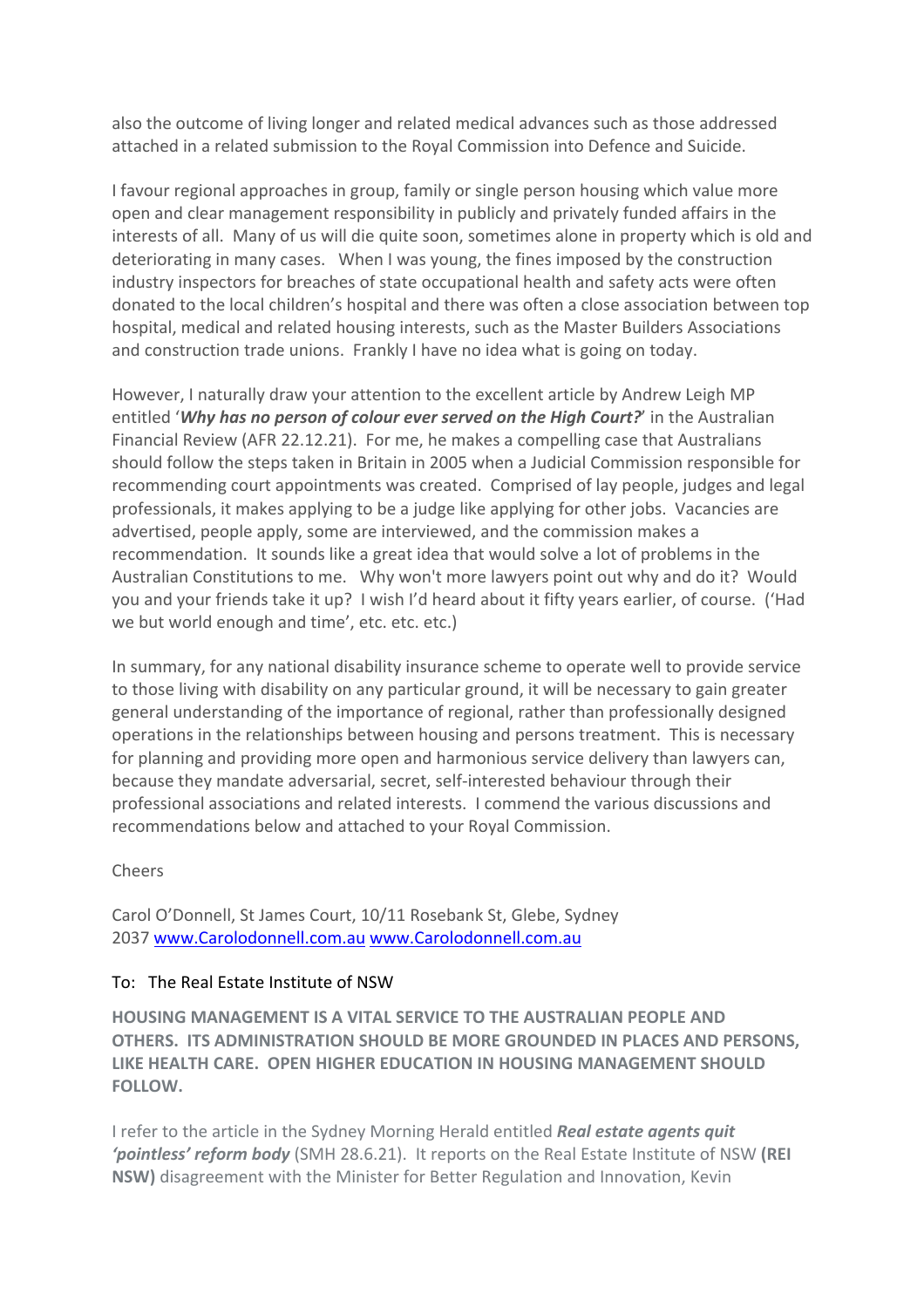Anderson. The Chief Executive of the REI NSW, Tim McKibbin, states he is concerned over a lack of effective NSW government regulatory response to troubling industry issues *'including land supply, affordability, agent education and consumer protection'*. I agree and offer education reform suggestions.

As a current Glebe resident and former NSW public servant and teacher, I address *real estate agent education, consumer protection and affordability* to present better regional ways forward for all Australians and the rest. See related information attached in supporting discussions about corruption avoidance with Balmain Green MP, Jamie Parker, and about health care with Professor John Hewson of the Crawford School of Public Policy at the Australian National University. See more about me and global or regional direction at www.Caroldonnell.com.au

The **Objects of the Constitution of the NSW Real Estate Institute**, according to the **REINSW** website, do not equip this non-profit body to do anything other than petition the government on behalf of members' apparent interests.

**The REINSW thus appears bound to act with the comparative blindness to regional producer, consumer and related community interests of a trade union. Its general approach appears driven by associated interests in multiplying legally approved secret operations to deny the kind of evidence-based operation that appears clearer, cheaper and less risky for all.** This is discussed further in attachments.

**The Constitutional limitations of the REINSW, apparently the most important housing and commercial management body in this state, are clear below.**

**Objects 3. The Institute exists to:** (a) promote the interests of Members and the property sector on property related issues to government and the community; (b) promote and facilitate professional standards in Real Estate Practice; (c) assist Members in the conduct of Real Estate Practice; (d) promote the benefits of Institute membership; (e) promote the benefits of home ownership, property and business investment; (f) provide professional and industry education in connection with Real Estate Practice; (g) provide information to Members in connection with Real Estate Practice; and (h) do anything ancillary to the activities referred to in Clauses 3(a) to 3(g).

These purely professional objectives appear hopeless for good agent education and for small producer and consumer protection designed in the broader interests of Australians as a whole. As a Glebe resident and property owner living under strata management since 1994, I have observed the limitations of the real estate management responses globally and locally, especially since the global financial crisis of 2008. As a result, I made many submissions to the recent **Statutory Review of NSW Strata Scheme Laws** on the limitations of the current NSW real estate management model in the broader regional interests of the Australian population. Many muddled bureaucratic developments recently observed in NSW appear to have worsened since, in regard to corruption avoidance, lobbying and many related legal treatments in housing, for example.

In 2018, the **Independent Review of the NSW Regulatory Policy Framework** chaired by former Premier, Nick Greiner, found there was far too much expensively conflicting legal red tape. His Panel agreed with the Auditor-General's assessment that overall, NSW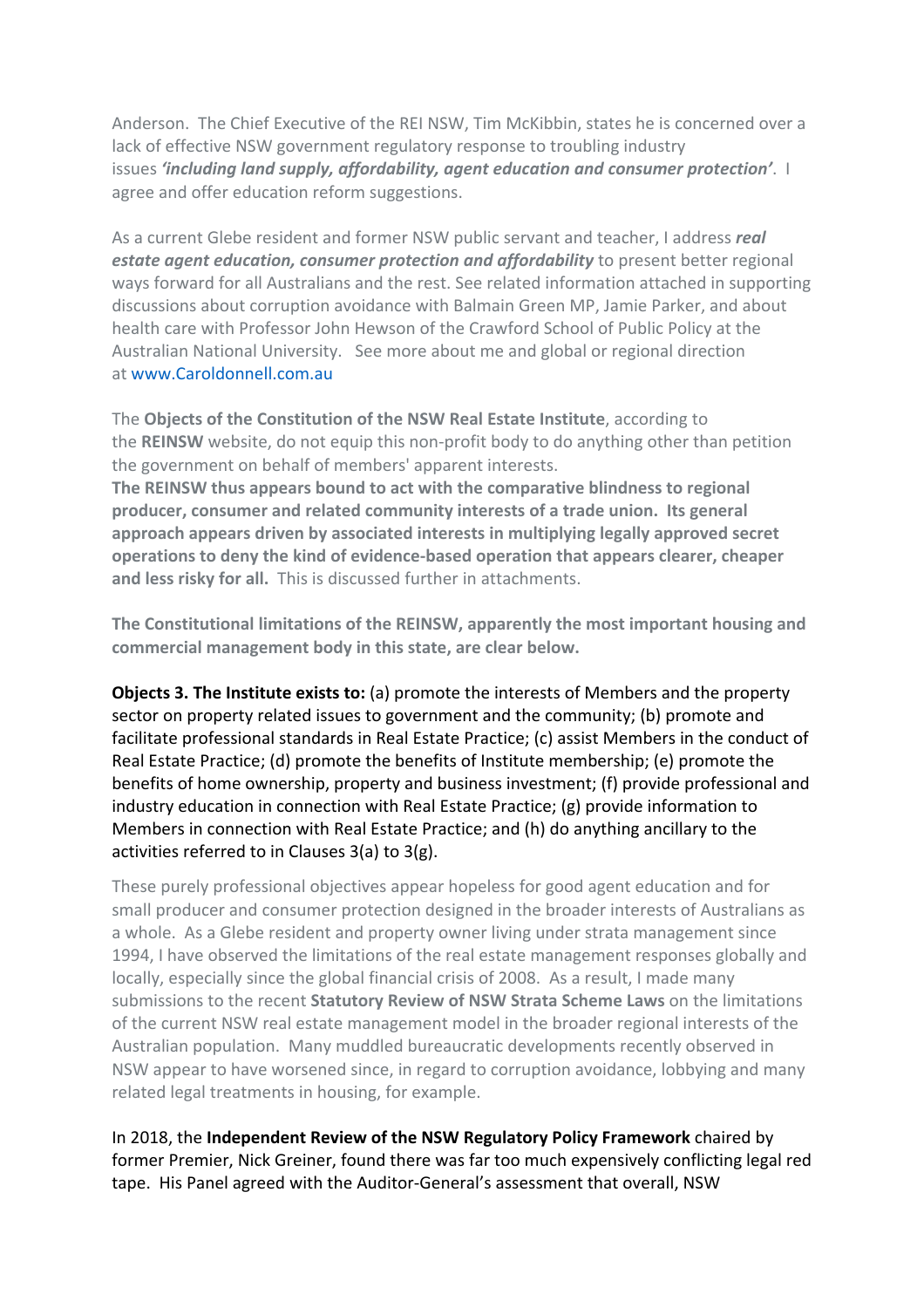Government initiatives to reduce red tape were not effective for long and this appears consistent with evidence from other jurisdictions, and from broad stakeholder feedback. The compliance burden associated with how regulations are implemented, and the unintended consequences of regulation, influence people's perceptions of regulation as red tape. This means more effective engagement with those experiencing regulation is required to communicate the development and implementation of complex regulation in a holistic, user-centric way that is focused on better outcomes for all. Sometimes this appears to require more creative visitation of many related social issues, as also discussed by the Harmony Alliance of Migrant and Refugee Women, and Nydol Nyuon in Victoria.

The avoidance of corruption through better policy design and administration in the service of the NSW population depends on more broadly open regional operations to raise standards while saving time and money by being clearer and more direct. In this context I commend to your consideration the related email attached and sent to my local Green MP, Jamie Parker. It deals with avoiding corruption and its appearance through better designed and more broadly open administration. It was written in response to the recent Independent Commission Against Corruption (ICAC) recommendations on lobbying, which appear too bureaucratic and opaque as usual. This appears more of the problem Greiner lamented.

Current real estate management focus appears intent on housing turnover, with ongoing housing management, including in regard to renovation, seen as lesser business as usual. The common approach appears largely to benefit key market leaders, which may appear corrupt to many others. A solution partly lies in broader and more open education and recording for better evidence gathering about matters, to make them simpler, better understood and cheaper. The dangers for people living in states that assist numerous rich and secret associations to grow through normal market practices regarding gambling and other commercial land and building operations, are now being investigated in Australia and abroad, in Packer's empire. The brilliant South Korean movie 'Burning' shows the youthful life of an international class above the law today. Secret education trusts appear trends to corrupt better treatment, where merit may be openly seen and justified in the eyes of all.

I draw REINSW attention instead, to the policy direction suggested to Professor John Hewson, currently with the Crawford School of Public Policy at the Australian National University in the attached files concerning avoidance of corruption and Australian direction with the Middle East and China. I expect Tim Soutphommasane, Professor of Practice, and Marc Stears, Director at the Sydney Policy Lab at the University of Sydney to appreciate this direction, for example. This approach rests on the administrative views of philosophers, economists and public servants such as Popper, JK Galbraith, Max Weber and many others. It has been reflected in World Health Organization (WHO) discussion since 1946 and is also reflected in an increasing range of social areas of NSW and other Australian state operations.

My view is that working in real estate management is ideally a vital public service which deserves to be supported by education which is comparatively high quality, fair, flexible and cheap. I find it sad that comparatively ignorant lawyers easily rule real estate profession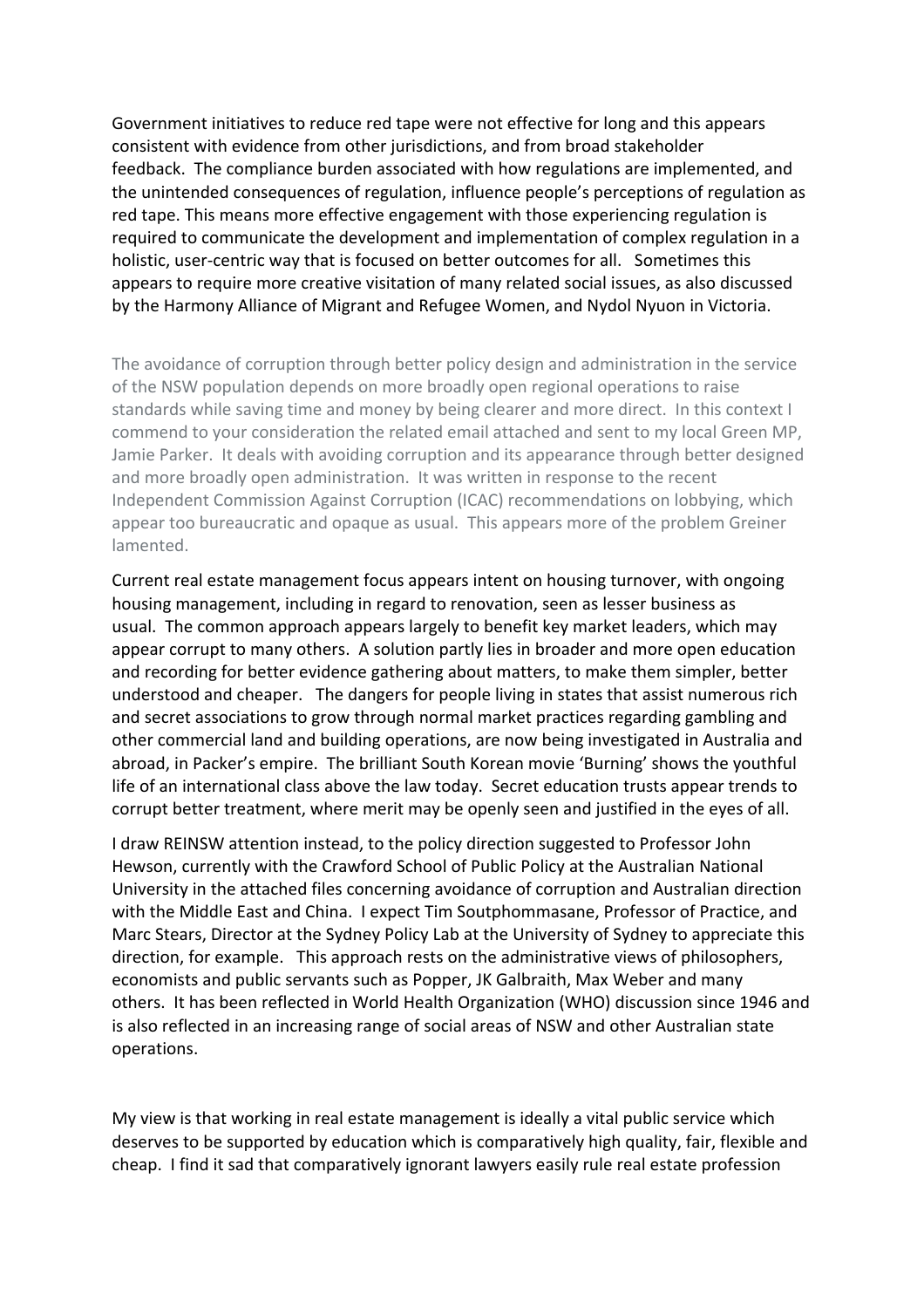roosts and all below. Those who may be much closer and more experienced and knowledgeable in the management of these human affairs on particular grounds appear relegated to their lesser channels of self-regulation. REINSW should seek and help design broader education in housing and other administrative services to the Australian people. These matters are further discussed and supported attached, in global and local contexts. Money for related directions could be found, for example, by government cutting the huge level of financial support it gives to the top sixty richest independent schools, with building programs. Their building operations may also be presented as charitable rather than as further enrichment schemes for comparatively small groups of top connected families.

I commend this and matters attached to your related consideration. Cheers Carol O'Donnell St James Court, 10/11 Rosebank St., Glebe, Sydney 2037 www.Carolodonnell.com.au

# **THE GLEBE GRAPEVINE AND ON-LINE RALLY/FORUM TO DEFEND PUBLIC HOUSING** (30.10.21 at 4pm)

Thanks again for the October 2021 Glebe Grapevine headed **We need you to take action** which is mainly about homelessness or rent stress in Glebe and related public housing sale, renovation and new building matters. I look forward to the Zoom meeting about these regional concerns on 31.10.21 and thank you very much for the promise of a brief reminder or tutorial before this. I want to die before my physical and mental incapacity finds the new IT and medical or other services ask too much, as I value my quality of life most. (See related policy discussions on loans and services with friends, with NSW and federal politicians and others in our related regional surroundings.)

Glebe is an old part of the city in which many people have lived comparatively cheaply, often as students, as I did in a collectively purchased and owned household at 212 Bridge Rd. beginning in 1973. Many who arrived then or earlier or later and stayed, live alone today, whether they want to do so, or not. **I have a choice in this but do others?**

In inner Sydney and in Glebe especially, we are often living as neighbours with shared walls, fences, pipes, wires, and foundations which are often crumbling as a result of time and with increasing use. People who live in Glebe do so in private or public housing arrangements and so I think the coming meeting focus should broadly be on the renovation of public housing in discussion with its occupants about arrangements which need to be made for their rehousing, in their view, while this renovation and perhaps related sale takes place.

Glebe residents should speak up and share information about our housing situation, especially if we are old or have a particular disability or needs. This is to maximise the general potential for making good choices for ourselves before we die. Ours is an area with many old people and even older housing, which may also be rented out to students or other workers passing through for a couple of years or less, for example.

I think old owners and renters need to tell each other about their plans for death and leaving their property for others to manage, especially if they are living alone, and in government or privately or collectively shared property ownership arrangements as I am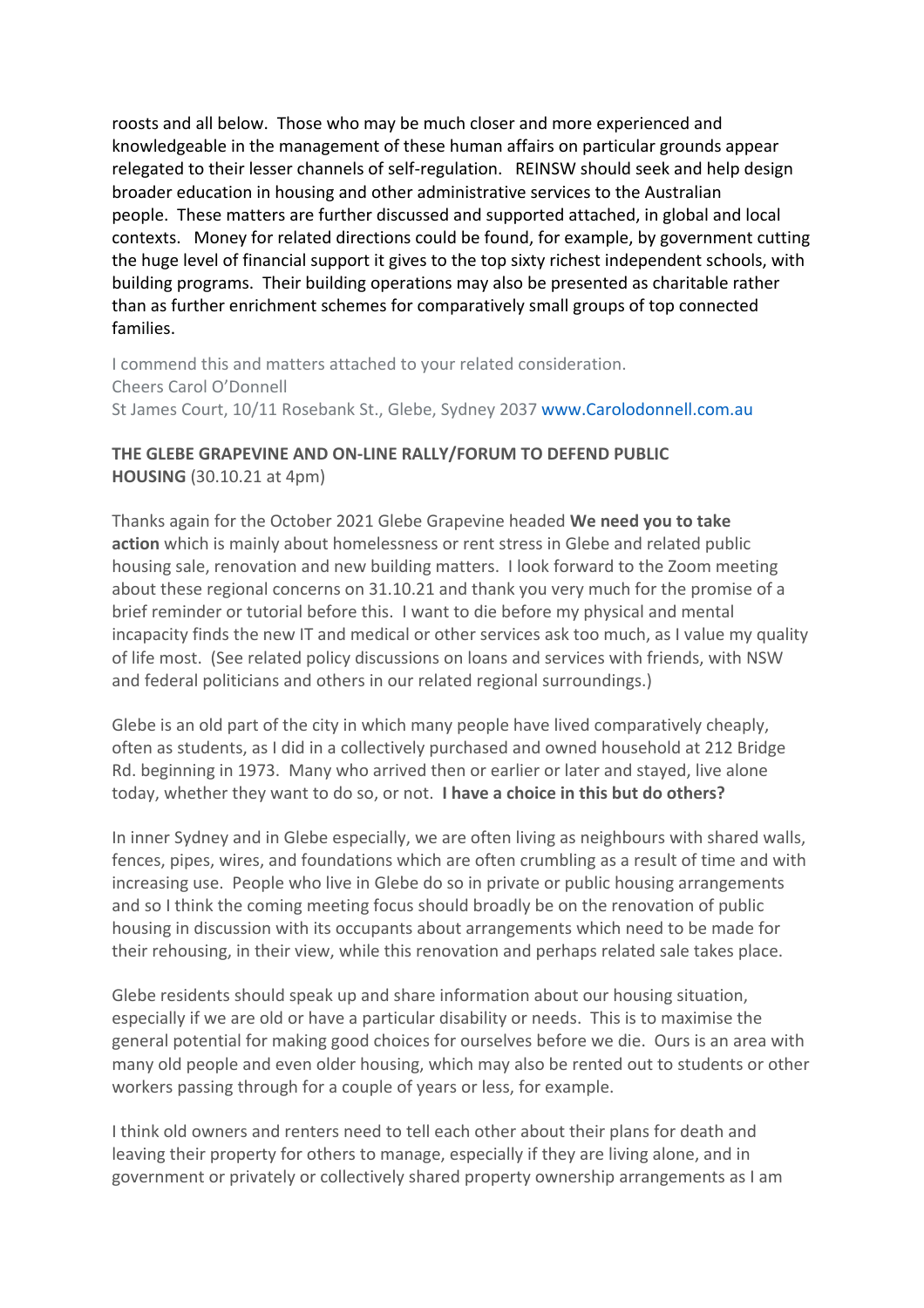now, in strata, for example. At St James Court we are surrounded and share foundations, walls and related utilities with neighbours living in shared accommodation which is privately owned or not, as the case may be. NSW government owned housing is on the other side of my back wall for example. **I have never been able to find out who to approach over our shared vegetation, perimeter wall and foundation matters.**

At 74 I naturally discuss related contract matters with my friends and daughter attached, although since 1994, I have been the owner without mortgage of a town-house living under strata title with others in 18 townhouses, rather than living on social security benefits in government funded housing. *The latter residents appear to be the focus of your meeting. Is this so? If so, what is their situation? Will Tanya Plibersek, as the apparently most responsible minister in regard to the Glebe Estate tell us about it? Will the residents discuss their various situations?*

I guess I won't take up others' time in speaking at the Zoom meeting. However, I would like to address the views in the Glebe Grapevine and hope you will make mine known to decision makers about all related matters attached. **I have no idea who they are.** *Do you?*

The Glebe Grapevine states that NSW citizens are looking at homelessness or rent stress for a long time to come and public housing close to the city is the answer. It then states that on the Glebe Estate, (brought into Commonwealth ownership during the Whitlam era), there are too many houses that are empty and being renovated – 'not for people but to be sold'. **If a house is Commonwealth property, it should surely be well managed and maintained until the time it is sold. Who is responsible for these matters?**

**IN SUMMARY: I FAVOUR A REGIONAL APPROACH WHICH VALUES MORE OPEN AND CLEAR MANAGEMENT RESPONSIBILITY IN PUBLICLY AND PRIVATELY FUNDED AFFAIRS IN THE INTERESTS OF ALL:**

**MANY OF US WILL DIE QUITE SOON, SOMETIMES ALONE IN PROPERTY WHICH IS OLD AND DETERIORATING IN MANY CASES. WHAT DO CURRENT GLEBE OCCUPANTS AND OWNERS OF DETERIORATING HOUSING WHICH APPARENTLY DOES NOT MEET THEIR RESIDENTS' NEEDS WANT TO DO ABOUT IT BEFORE THEY DIE?**

**THIS IS A QUESTION FOR ALL OF US BUT PARTICULARLY FOR THOSE LIVING IN HOUSING WHICH NEEDS RENOVATION EVEN MORE URGENTLY THAN MINE AND WHERE I CAN AFFORD TO MAKE THE CHOICE TO LIVE ALONE IN PRIVATE RATHER THAN SHARE MY DWELLING OR GO ELSEWHERE. WHAT CHOICES DO OTHER RESIDENTS WISH TO MAKE?**

I hope you will consider the views above and attached. I look forward to the meeting.

Cheers

Carol O'Donnell, St James Court, 10/11 Rosebank St., Glebe, Sydney 2037 www.Carolodonnell.com.au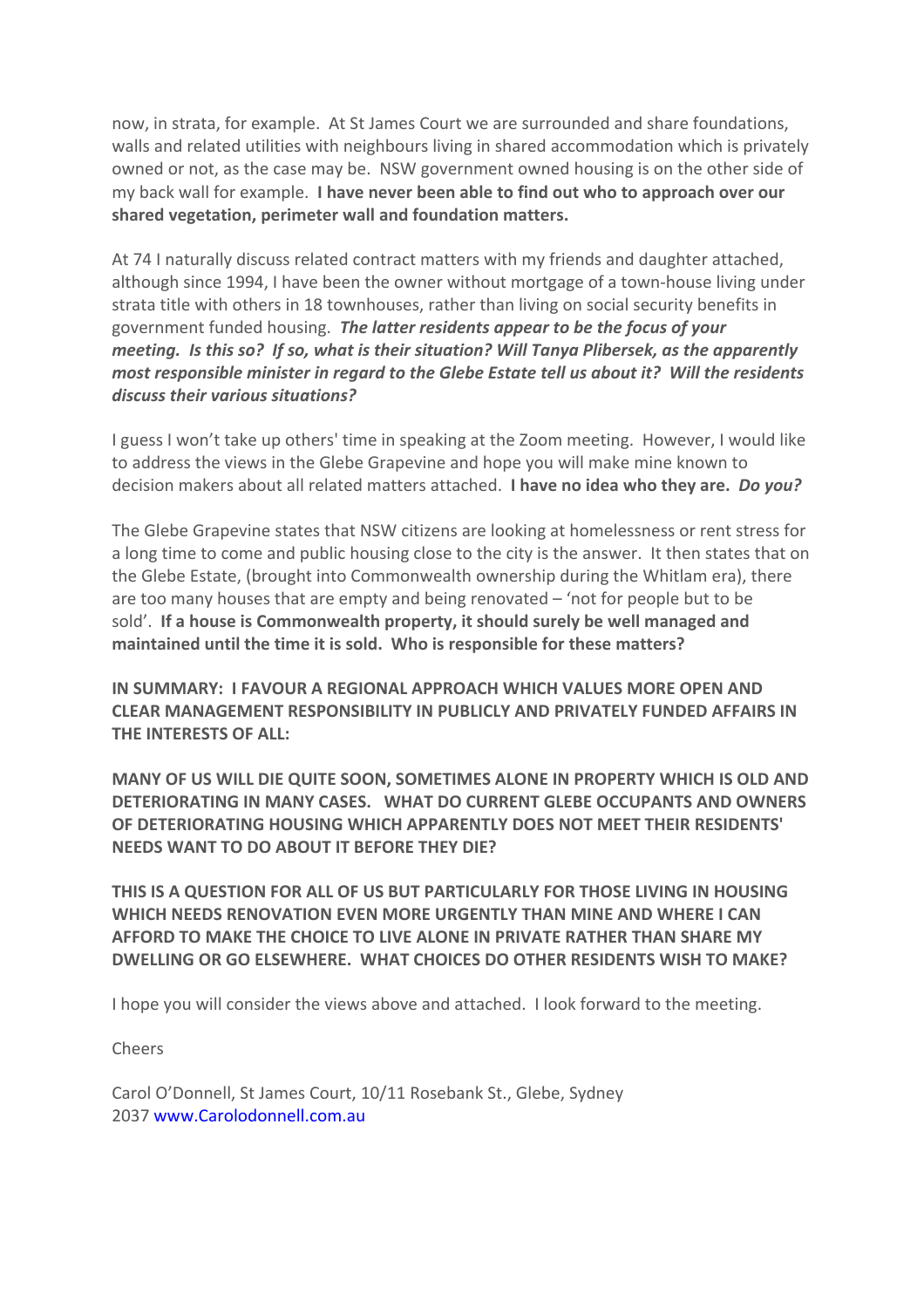### **To Strata Policy Team of NSW Government:**

#### RE: NEW ANNUAL REPORTING REQUIREMENTS FOR STRATA S**CHEME**

Carol O'Donnell, St James Court, 10/11 Rosebank Street, Glebe, Sydney 2037.

I have been a member of the strata committee of this owners' corporation of 18 townhouses, living on the plot since 1994. This submission is a personal account without endorsement by other owners on strata 10775. See more at www.Carolodonnell.com.au

#### **LOVE AND PAIN AND THE WHOLE DAMNED THING OVERVIEW (HOUSING)**

I refer to the proposed **NEW ANNUAL REPORTING REQUIREMENTS FOR STRATA SCHEMES INFORMATION REGULATION: EXPLANATORY PAPER (Oct. 2021)** to address the final survey question in the Explanatory Paper about the proposed new regulation entitled: **The Strata Scheme Management Amendment (Information) Regulation 2021**. You ask:

#### **Do you think any of this information should be made publicly available? Why?**

Sadly, I only received your paper after the deadline you requested. **Why?** (It seems that you and the City of Sydney, through which I received the information could be better joined up.)

See my reply to your question below. In summary, any government which wants to plan rather than gamble over risk management needs more good information. However, I deeply distrust what governments and the industry will do next to try to harm us owners and residents living at St James Court in Glebe in their search for more money and jobs, jobs, jobs. My experience is that strata management and renovation appear largely designed to support property investors who don't live in their own property but who may act in league with those who work in property and construction. This group are using government in their own service, stupidly, against public ownership and interest in more broadly reliable and data driven investment. Related discussions on these matters are attached.

# **WHAT STRATA OWNERS WILL BE EXPECTED TO FREELY COLLECT FOR GOVERNMENT AND THEN PAY IN TIME, DISTRESS AND MONEY TO ACCESS**

Under the Strata Scheme Management Amendment (Information) Regulation 2021:

The information collected that will be published includes:

• the strata plan number, address and date of registration • the number and purpose of lots in the scheme • whether the strata scheme is part of a parent community or precinct scheme • the number of storeys above ground (for apartment buildings), and • the date of the most recent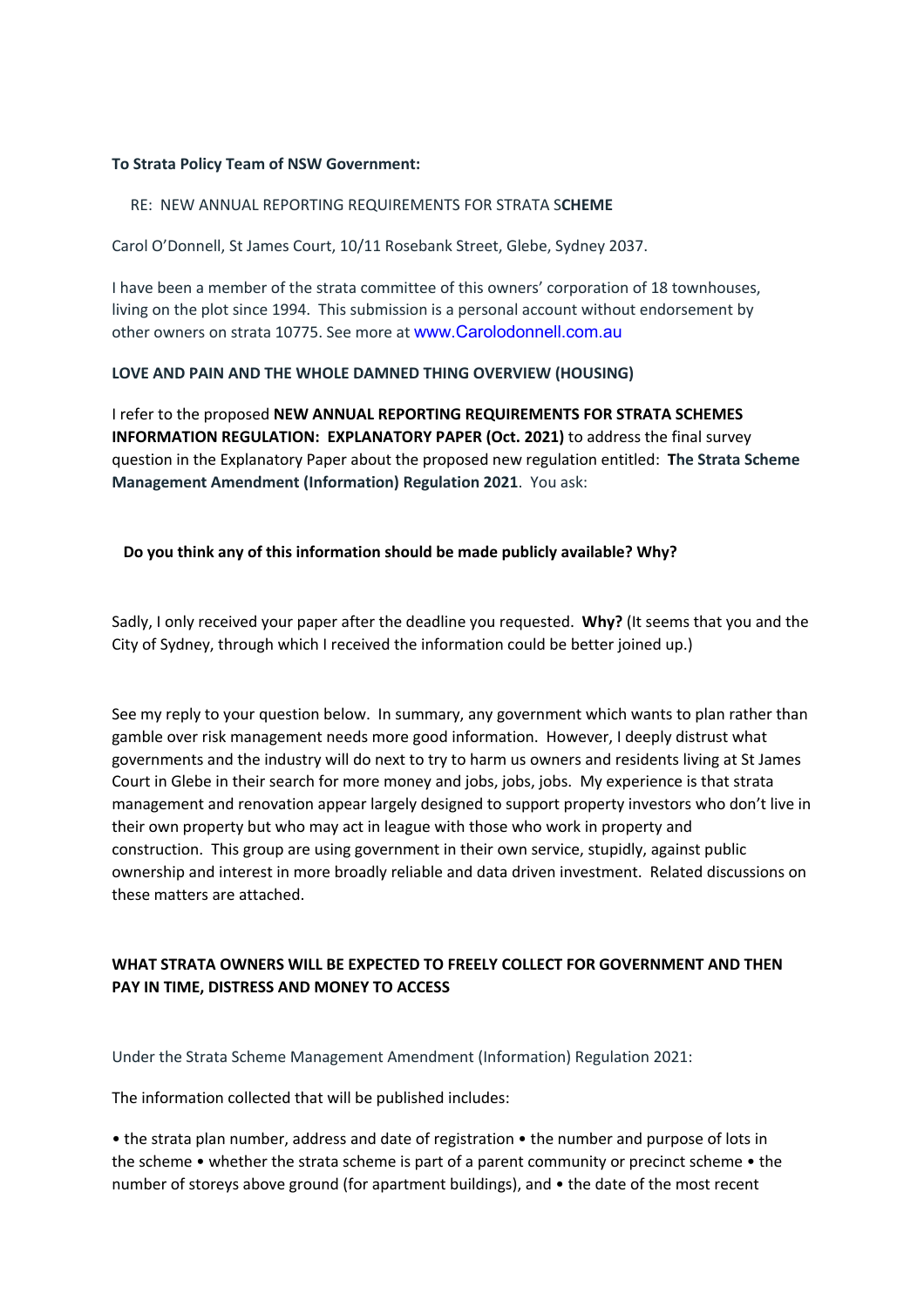AGM. The NABERS ratings will not be listed on the Strata Hub, but may be available from the NABERS website: https://www.nabers.gov.au/ratings/find-a-current-rating.

The fee paid to submit the annual report (43(2))

All owners' corporations will be required to pay a nominal fee when they submit their report. This fee is required under clause 43(2), and all of the contributions will go towards the cost of running the Strata Hub. The proposed fee is proportional to each scheme and based on a cost-recovery calculation for the Department to operate the Hub.

Disclosure of information by Secretary (1)

The Secretary may publicly disclose the information specified in clause  $43A(1)(a)$ –(g), (k) or (p) about a strata scheme. (2) The Secretary may only disclose the information specified in clause 43A(1)(j), (m)–(o) or (r) about a strata scheme to the following persons— (a) a person named on the strata roll for the strata scheme, (b) the secretary of the owners' corporation, (c) the members of the strata committee of the owners' corporation, (d) if there is a building manager for the strata scheme—the manager. (3) The Secretary must not disclose the information specified in clause 43A(1)(h), (i), (l) or (q) about a strata scheme.

**You must be joking? At St James Court, there is a notice of levies due on 24 December 2021 for \$10,260.00 per townhouse for all townhouse owners. There is a second notice of levies due on 1 January 2022 for \$1516.30. You are piling on noxious costs to employ more people in ways that are wrong and dysfunctional for the public.** (See letters below about recent strata owners' corporation meetings and attached discussion of by-laws. etc.)

**Are the government and their industry mates so used to serving off-site investors and jobs, jobs, jobs, in the property and construction industries that they can't see any public interest in the matter and are also treating owner residents as cows to be regularly milked by as many industry interests as possible, under the rubric of safety or health? (It seems so.) Do you intend to bomb us over NABERS next and charge us for it after we have provided you with information about where we are and how many of us are here?**

# **Why focus on strata alone, when there are so many other group or family housing arrangements? (This is unlikely to be fair or good practice for those living or investing in Australia.)**

Owners' corporations would need to report and verify basic information each year on a new Strata Hub. The recent **City of Sydney Sustainable Apartments** newsletter on the matter states, (although there are many strata that are not apartments, and it matters):

The digital hub will better protect the 1.2 million people in NSW living in homes in a strata scheme and those intending to buy a property in strata. It will also enable residents and owners to:

- receive vital communication
- get key contacts for their scheme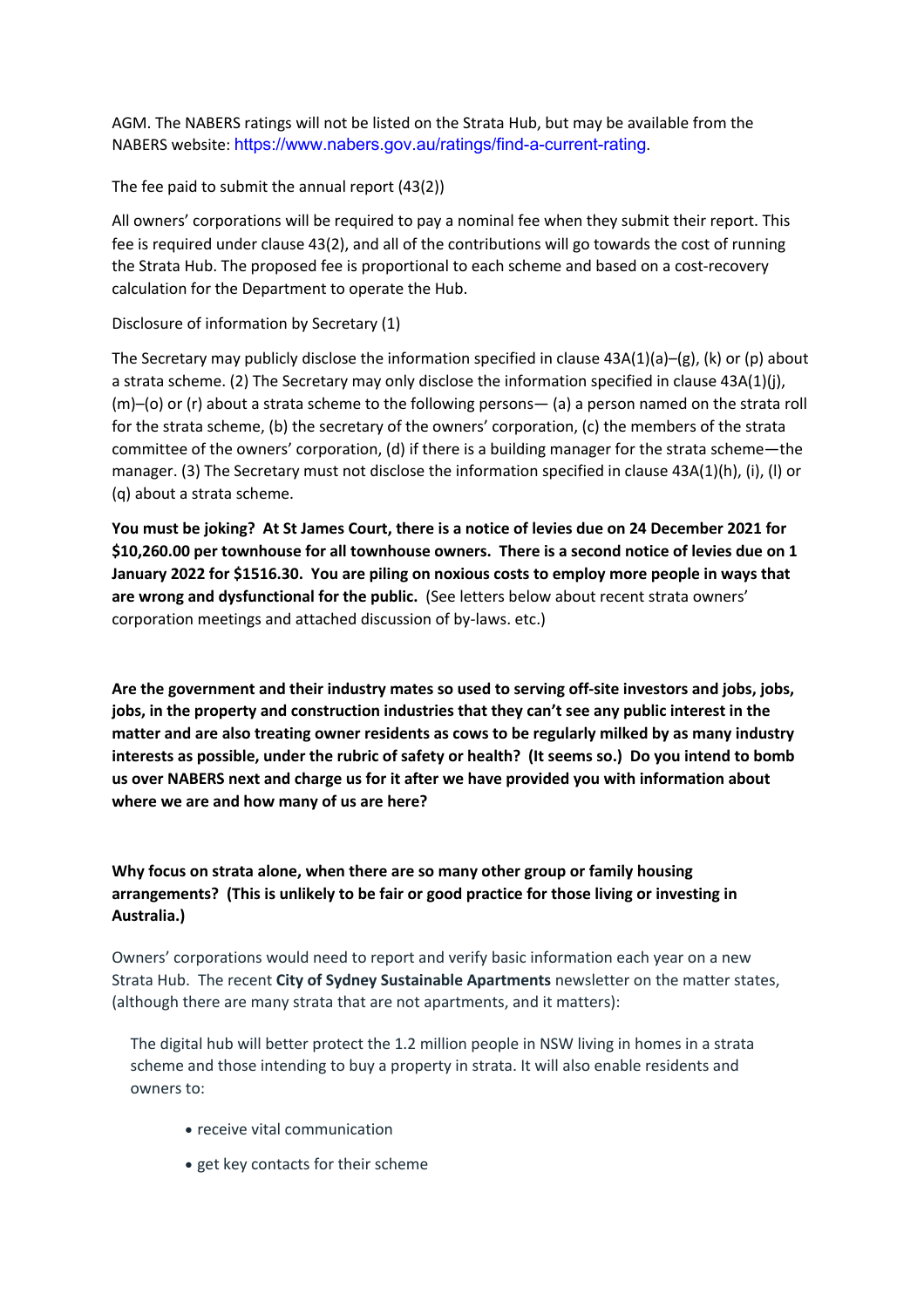• access basic strata information online.

Because of the way strata schemes operate, to benefit workers and investors who make their living from housing management, renovation and construction industries and their associations, I think the statement that the digital hub will protect the 1.7 million people living in homes in the NSW strata scheme is wrong. Everything that has happened in my experience of being an owner living on the St James Court plot of 18 Glebe town-houses since 1994 suggests the digital hub will allow strata managers and their industry friends to rip householders and residents off increasingly wrongly in future. This will be to the further comparative social detriment of poorer regions and the escalation of management costs in inner city strata housing like ours. Are you too big to know or care?

Those of us living on the plot are mainly old women and members of the strata committee. We appear increasingly under demand to be working freely and mainly to support the interests of comparatively unknown investors living off the plot, while housing prices keep rising. Investors may be in the habit of moving on from here to benefit from the hugely increased rising house prices that have occurred since the global financial crisis of 2008 began in US housing, along with the global marketplace becoming accessible through the mobile phone. We, on the other hand are dying here, and as government, you appear to be setting us up as slaves to regulation who must work free and pay for it too.

At St James Court, we have information about ourselves already, without putting ourselves to the unpaid work and cost of trying to access the new Strata Hub, probably with the wrong IT, whatever it is supposed to be, according to you. New annual reporting requirements will make us on the strata committee collect information free and also pay the strata manager to provide it to The Hub on a yearly basis. This is going to be more free work and cost apparently forced regularly upon us. What's more, you are targeting strata rather than including other forms of accommodation and related commercial ownership. Government and industry are treating us like sitting ducks. This proposal for us to collect information about ourselves free and supply it to you at a cost to us, makes us even more vulnerable to outside interference which is already poorly constructed, as recent letters on the strata committee indicate later below. It does so without providing the normal benefits of place and building comparison to housing consumers. We appear to be expected to access our own information back from The Hub, while you retain the lot. If you had my trust, I wouldn't mind but I think your methods are fascist (producer driven without interest in consumers and residents except as investors to tempt and live off.)

Like any reasonable risk manager, I believe that in God or in love we may trust, but that all others should bring data. It is impossible for any individual or for those acting on their supposed behalf for any reason, such as strata managers or government may claim, to make any good decisions in the absence of good information. Never encourage more expensive gambling in the dark, etc. etc. etc. (See related discussions with the Treasurer attached.)

For housing planning and placement purposes, however, I think governments should collect not just information related to strata housing management, but to all other forms of group and individual housing and commercial management in any particular geographical area. I have put this view already later below, to those concerned about lack of public housing locally. There are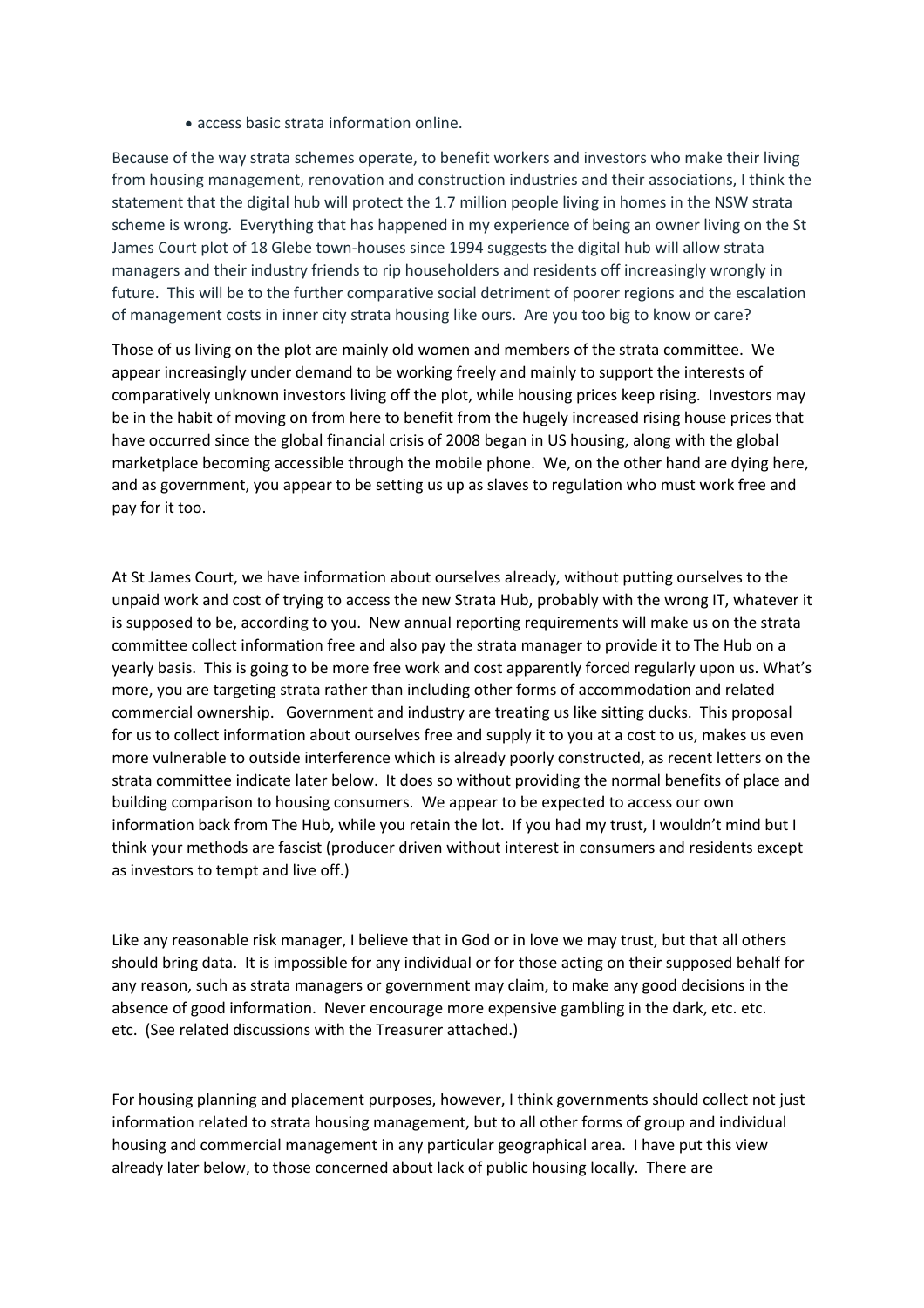comparatively rich and poor people living in a lot of group housing which is not necessarily public housing. To ignore this reality is to play the old political party games of particular kinds of housing perks going to particular family mates. (I wouldn't know much, but you could ask Tanya Plibersek or Anthony Albanese about it, for example. It's not every day a family member once jailed for conspiracy to import heroin gets to be the most senior public servant in the state. Labor looks after its own, like the Catholic church and both are a lot narrower in reach than in the past which inhibits merit.

The **Objects of the Constitution of the NSW Real Estate Institute**, according to the **REINSW** website, do not equip this non-profit body to do anything other than petition the government on behalf of members' apparent interests. **The REINSW thus appears bound to act with the comparative blindness to regional producer, consumer and related community interests of a trade union. Its general approach appears driven by associated interests in multiplying legally approved secret operations to deny the kind of evidencebased operation that appears clearer, cheaper and less risky for all.**

I discuss related education and affordability matters with the REINSW later below. I first refer below and attached, however, to various problems regarding repairs, renovation, gardens and grounds, and by-laws and costs related to recent events and also in answer to the 2021 NSW inquiry into strata schemes discussion paper:

### **Question 79 (among others) asks** *Could we make it easier for owners' corporations to make by-laws? If yes, please tell us how.*

The short answer is that nobody in their right mind should make by-laws because it massively increases regulation and the costs of lawyers inappropriately from the perspective of the public interest in good evidence. The construction and property industries collect data badly in secret from the supposed perspective of the resident and interest in stable and continuing investment in this state and beyond it.

Law should have clear aims applying to everyone as far as reasonable to the generally elected case. The particulars of implementation should depend upon the particular case. Small groups should not make related laws just for themselves. It is ignorant, wrong, unnecessary and costly for many reasons, including poor data collection typical of lawyers and courts. (I also address these matters in discussions attached regarding other regions.)

There are many people living in private sector dwellings, with or without adjoining walls with others, as well as in apartments of various types in any suburb or related location. In the same suburb people may also live in charitable, or related government funded or subsidised group housing besides strata schemes. Charitable operations are addressed in regional terms attached, and in related place and person-based terms, using the approach of the World Health Organization (WHO), which is now partly pandemic led.

I am highly concerned that an easy focus on strata housing, while similar privately -owned terrace or other forms of group housing in any locality are ignored, will greatly increase the regulatory costs to strata residents living at the particular place, to their comparative detriment, and to the gain of workers and investors who live off the plot seeking more pay and jobs, jobs, jobs, for industrial mates.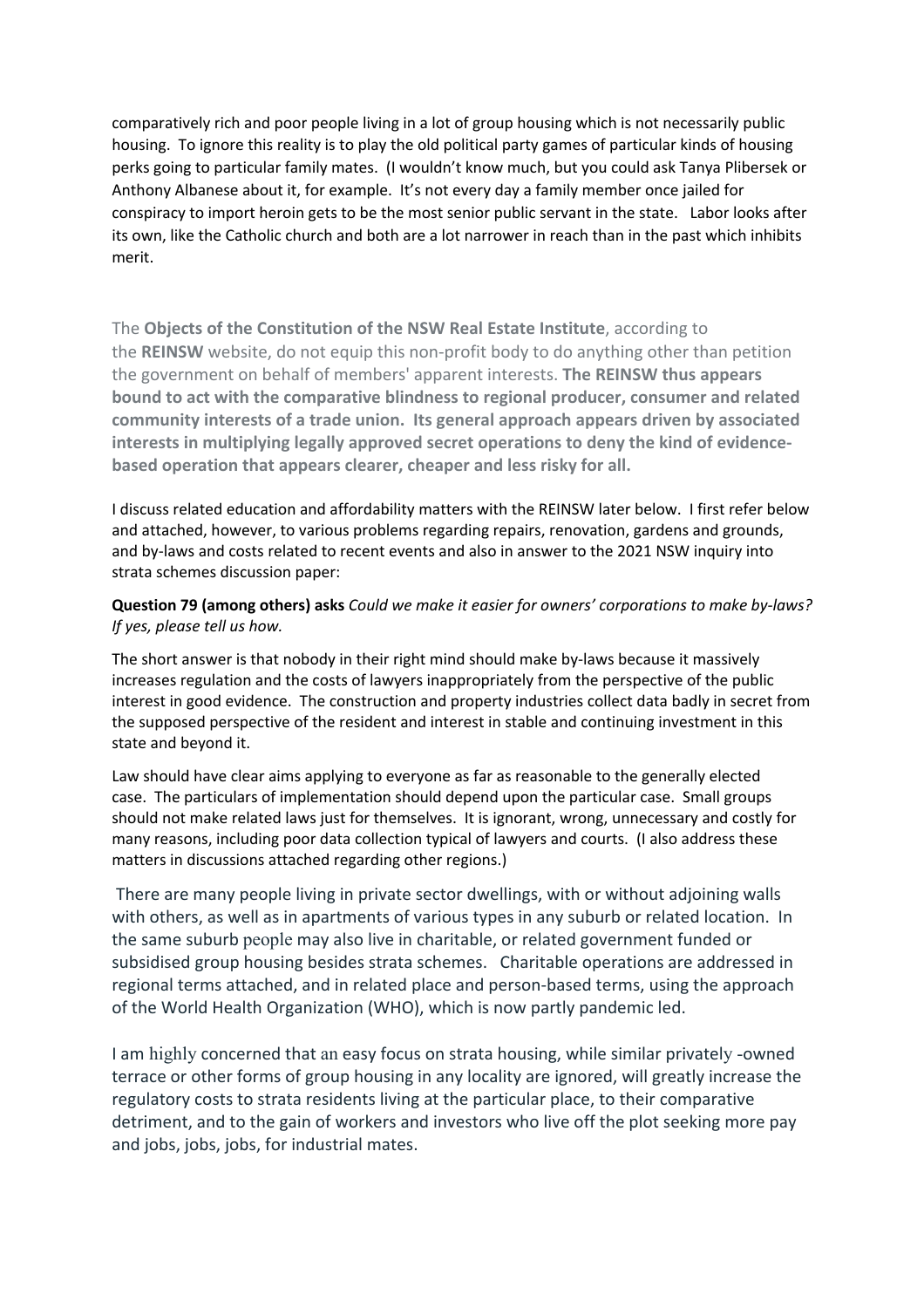It seems that the scheme you propose is comparatively dangerous to the welfare of strata owners and residents living on the plot, while seeking to benefit investors and workers in the industry, as usual. Us old women owners, who actually live on the plot and so know and care what happens to it in many cases, not only work for the construction and property industries for free, but are again being asked to pay for the privilege with the money going the strata manager, who was originally supposed to work for us, as owners and residents on this block. Are you trying to create hatred between those who own and reside on the plot and stronger industrial forces that live off us so poorly, constantly and expensively? Experience has made me highly suspicious of your motives for knowledge about us. I draw your attention to related discussions with the strata committee and others below.

Cheers, Carol O'Donnell, St James Court, 10/11 Rosebank St., Glebe, www.Carolodonnell.com.au

# **LOCKED GARAGES, GATES, DOORS, KEYS AND NORMAL STRATA MANAGEMENT RELATIONS**

That's fine Sally. I am always happy to let the garage be used for a good purpose and always prefer it unlocked in case there is an emergency (e.g. fire, which we have previously had with a mattress) inside No. 11. I guess property and regular jobs always come first as usual in the regulations, hence the requirement for locked garages.

I think we have a lot of evidence that you and Lili and Maureen's efforts have improved the place against the odds of normal strata management since 1994, and I include on safety grounds. Strata management serves the industry and disinterested investors in any place for good reason. I used to be an investor like that so I know what it's like to just want to pick up the cheque or pay it and not be bothered about what happens at the place. (That was a real estate agent's job?)

Strata, however, is poorly designed for effective management of the place because it cannot cater to the particular place. For example, if I want to be on the strata committee, as an owner, living in the place, without any mortgage, I have a clear right to be on it.

It would be ludicrous to suggest that anybody else can represent my views or interests, although I am not against proxies for voting. As we have seen over the years, doing a lot of free work like being on the strata committee interests only a few people and we are lucky to have helpful and competent ones for St James Court.

It was only just before the global financial crisis, however, when those working in asbestos and their brothers gave me the proverbial rocket up the bum, that I realized how difficult it can be to say no to new ideas like digging up property for asbestos search and removal, or doing yearly occupational health and safety checks and fire safety checks, etc. etc. etc. This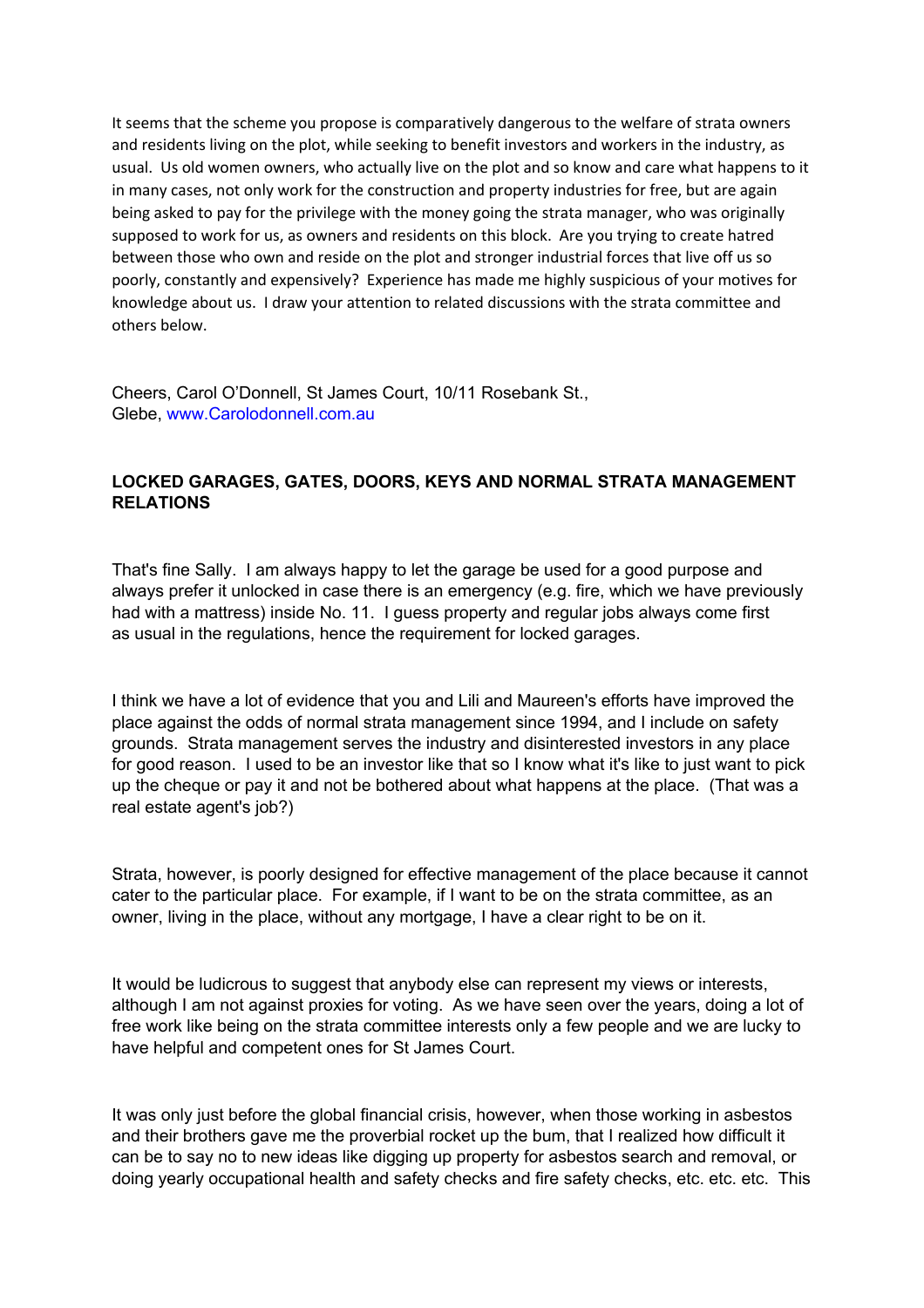should not have to occur over my dead body, especially when there is good evidence of the place being run well by those willing.

Given the difficulties that I had in getting Matt into the property at No. 11, so he could at last fix a leaking pipe in a shared wall, you and he may be interested in the attached discussions of St James Court and Wollongong practices in the light of the supposed desire to create general industry practices to reduce global warming.

Can you imagine the extra trouble that Lili and Maureen and you would have been put to if Whelan's had ever managed to shove an outside **building manager** down our throats in addition to the current lot who haven't a clue but who have to negotiate the locked gate, key or door problem, with the residents cooperating in the saga or not, as may be the case. You would all be running round like blue arsed flies ringing all the people involved in the locked gate, key or door saga and hoping they would ring or text you back. Forget it. (Matt very sensibly did so in my case as with phone and email at least you have a record and don't have to rely on a poor memory,)

In my view, Lili, Maureen and you are to be thoroughly congratulated for driving improvements in the place when up against the usual cries for jobs, jobs, jobs odds.

Anyhow, I commend the attached, on Wollongong and the smaller picture for your interest. A few of these guys will use force to do some really dumb things for all of us, especially if you don't stand up for yourself and spread it around. I guess that's the industry message on targets and how you might reach them.

Cheers

,

Carol. (No. 10)

Hi Sally

## **FORTHCOMING ZOOM MEETING ON THE CONTINUING ST JAMES COURT DRAMA OF WALLS AND FOUNDATIONS SURROUNDED BY NEIGHBOURS**

# **Should I assume that you will be hosting the Zoom meeting for the meeting at St James Court on Wed. 10th November, 2021? (EGM?)**

It appears to have many of the attributes of an AGM, in the sense of being at the end of the year and establishing plans and expenditures different from the present. I ask because I wonder whether you will get a quorum via Zoom.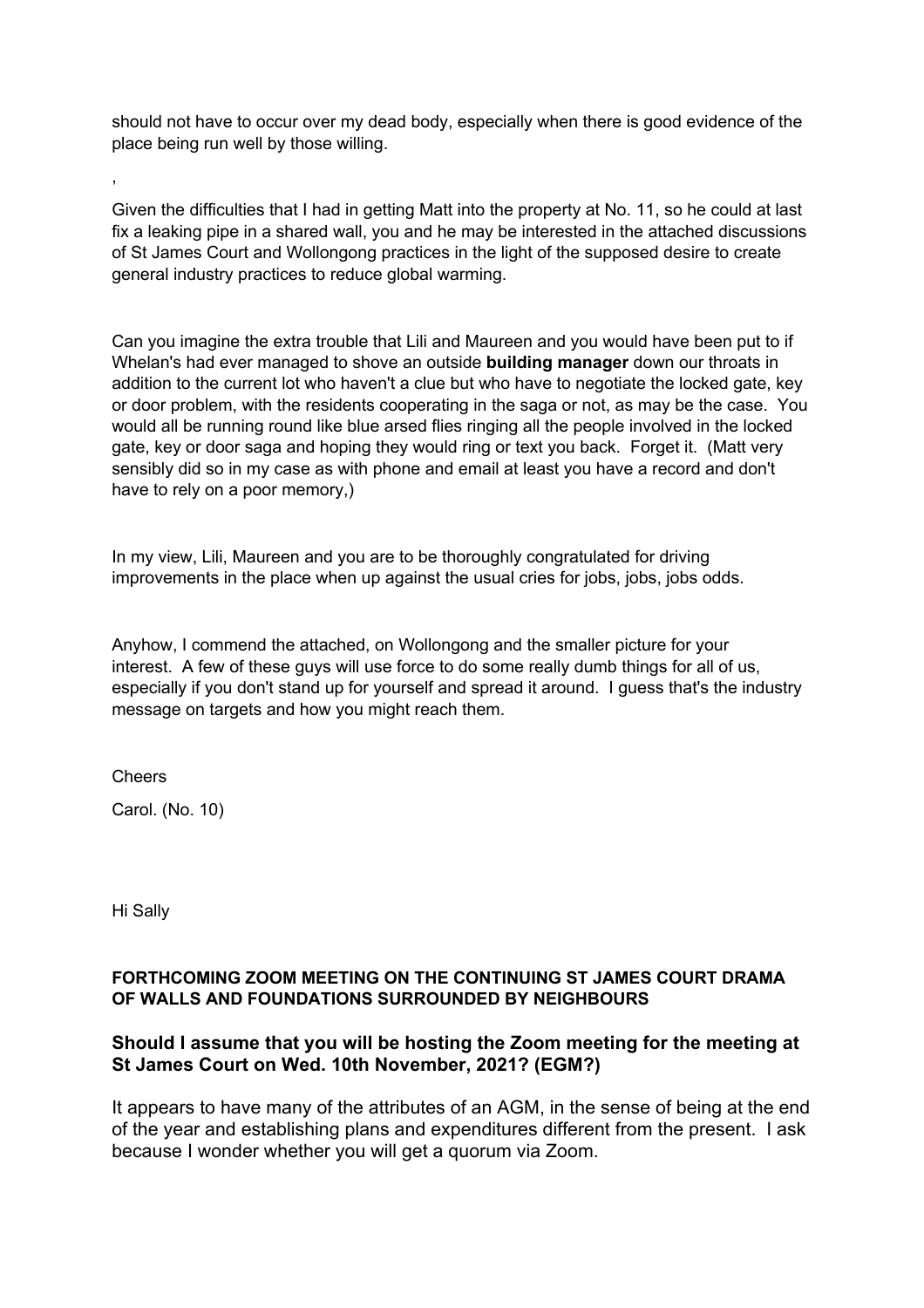When I click on the info. you referred to in your last message on Zoom, the following later below seems to assume I am a UTS student. I have no idea what the stuff below means, and assume the other info. on how to connect to a Zoom meeting will let us in okay under your coordination as usual.

Am I the only dummy on this block or will there be trouble getting a quorum for a reasonably important AGM-like meeting which mandates levies and higher expenditure capacities for you, Lili and Maureen, on the basis of starting work on perimeter walls for which planning has now dragged on for a number of years? (It's a good thing we are not trying to do anything green in the mix and make targets with neighbours?)

Anyhow, just saying, I am completely on side with everything you are trying to do to get work done on perimeter walls, etc. **Should you give your telephone number beforehand to those in extremis, just in case they have difficulties with Zoom?**

### Cheers Carol

Your first reference says the following, which shocked me. Your second one seemed less disturbing but still pegs me for a student.

Go to zoom.uts.edu.au and select 'Log in'.

If you are already logged into secure single sign-on (SSO) it will redirected straight to Zoom.

If you are not already logged into to secure single sign-on (SSO) you will then be prompted to log in using your student name email address and password, then authenticate with multi-factor authentication (MFA). For help using and setting up MFA head to uts.edu.au/MFA.

When you use Zoom for the first time, you will be asked to 'Accept' that your information can be shared with utsmeet.zoom.us. Once you've accepted, you can download and install the Zoom Meeting Client on to your computer.

Hi Sally

Thanks for the offer. However, I have been to Zoom meetings previously that you have hosted without difficulty but am usually nervous about whether it will work for me beforehand. **I think that I would prefer your telephone number so I could call you before the meeting if anything appears wrong with my Zoom techniques and I can't get through.**

This may or may not make life more difficult for you, but I always assume that if I'm having trouble a few others may be having it too. Hence my query about whether you are confident about getting a quorum.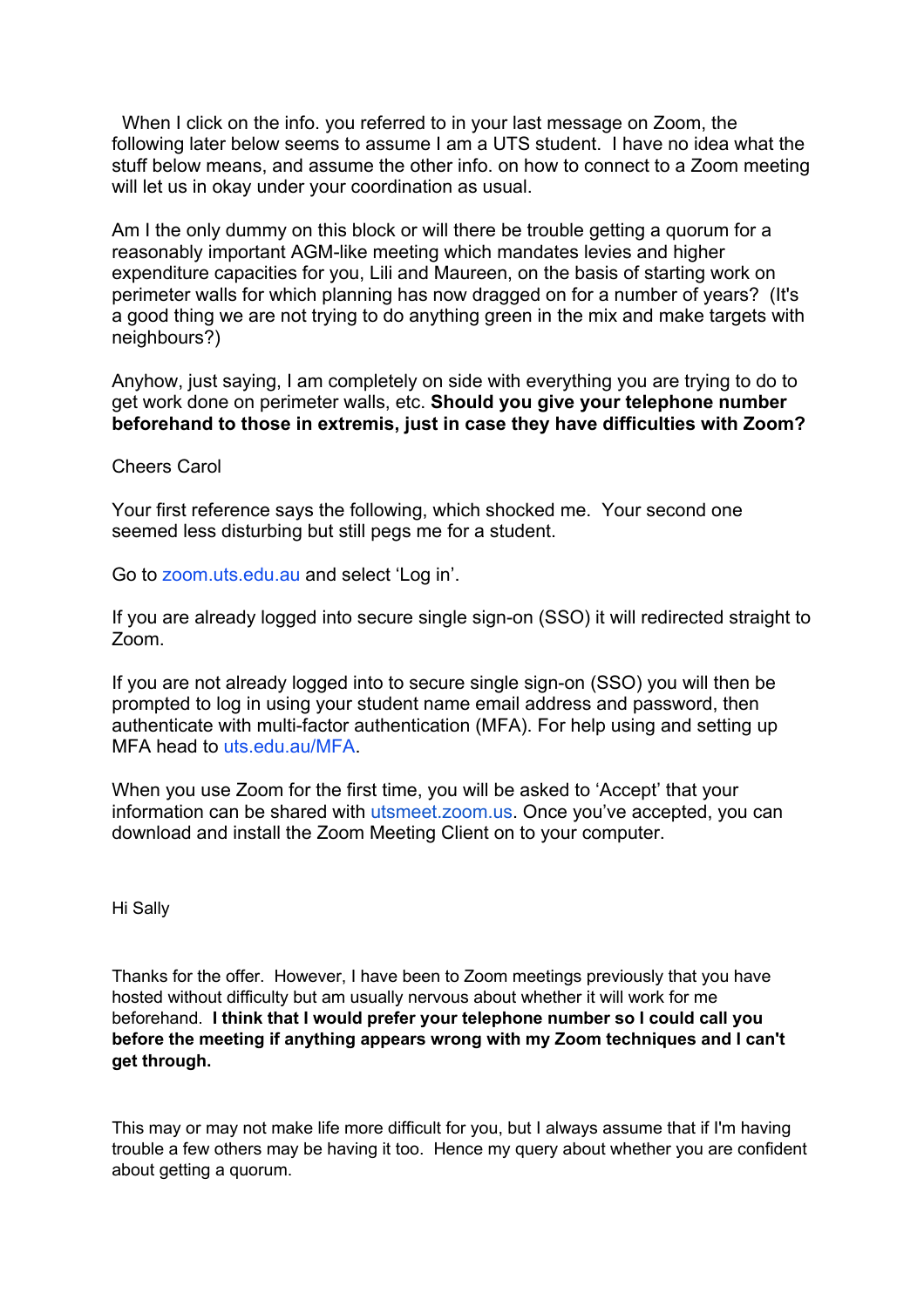Re my previously expressed concerns about Whelan's increasingly transferring unclear structures, work, costs and risk of mistakes onto people like us, I would like to query the Fine Line Remedial Building line item for the month of September 2021. Under the heading Payments a sum of \$220 was paid. Exactly the same amount was paid to Fine Line Remedial Building again in October 2021 supposedly for Temporary Fence Hire 18.8.21 to 10.10.21.

It seems to me that this proliferation of comparatively small and diverse amounts on a monthly basis and the years taken to do anything about the wall, suggests we may be treated as a monthly industry milk cow which nobody can be bothered to milk except in an increasing number of on-costs which add up but which appear too petty to check up on or question much.

I guess all this is done under the rubric of transparency, but like the legalistic treatment of renovations so that nobody has a clue about who did what for whom and who paid, it merely serves to screw up better and clearer practice. (That's to ensure only lawyers can step in?)

I feel comparatively powerless in these matters with Whelan but I just want the bloody perimeter walls fixed and I don't see why you should take all the heat for the years of apparent incompetence to which we have been subjected by God knows who on these corner perimeter wall rebuilding matters.

### Cheer

Carol (No. 10) (This corner wall and fence rebuilding matter is none of my immediate business, in case anybody wondered. I'm just sticking my nose in others too dumb or busy or canny to talk or write as usual. Sorry to upset you?)

Hi Sally and others

# **I WILL VOTE IN FAVOUR OF THE MOTION FOR A LEVY TO GET FREE OF THIS NOXIOUS ONGOING COST AND OBLIGATION TO DEAL WITH MATTERS GOING ON FOR MANY YEARS WHICH APPEAR TO BECOME EVER MORE COMPLEX.**

**HOWEVER, THE OWNER OF NO. 11 SHOULD BEAR FAR MORE OF THE COST FOR MATTERS WHICH LARGELY AFFECT NO. 11 AND WHICH HE HAS APPARENTLY MADE NO EFFORT TO MANAGE IN COOPERATION WITH THE STRATA COMMITTEE (I.E. OTHER OWNERS) IN ANY WAY SO FAR.**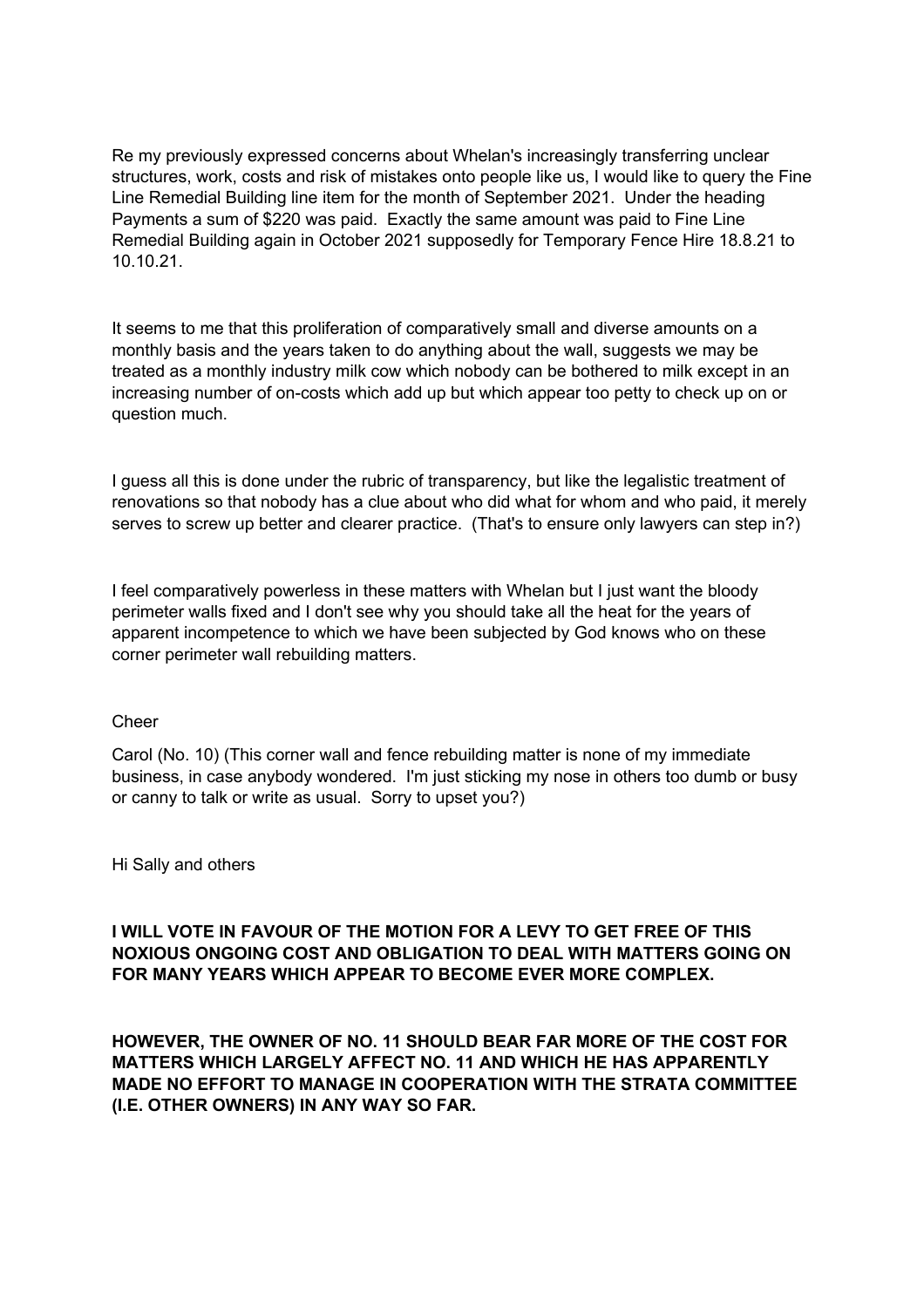## **I HAVE NEVER KNOWN WHAT THE OWNER OF NO.11 THINKS AND HAVE ALWAYS HAD TO DEAL WITH HIS TENANTS IN WHAT HAS BEEN A HOPELESS MANAGEMENT SITUATION. (I SAY THIS AS A MEMBER OF THE STRATA COMMITTEE AND NEXT-DOOR NEIGHBOUR SINCE 1994. )**

I will vote in favour of the motion for a levy which you, Lili and Maureen put **because I am highly aware of how much free and difficult time you have all put into trying to manage St James Court since I arrived as a tenant and owner in 1994; and the many key improvements which have been made overwhelmingly as a result of this free effort on your behalf, which benefits others, especially those living off the plot and picking up rents.**

I know you understand far more about this current matter than the rest of us, and appear prepared to put in more free work. I have never had any reason to believe that you are other than very honest, albeit far too secretive for my tastes about matters along the way.

I refer here, however, to your following statement and make some related observations about the owner of No. 11, the building most at risk from any building collapse, who has rented out the place to others and also been invisible from any strata plan deliberations since 1994.

(The other corner of the building besides No. 11 which needs attention to avoid collapse, you will recall is in No. 7. I don't wish to address your views on why a stormwater drain, pit and easement are part of the remediation of the walls at this point).

You state below, one assumes about the remedial work which will primarily be of benefit to the owner of No. !!, who has never engaged effectively with anyone known to me:

'I don't have final estimates. I am trying to get them in advance of the meeting. I have an early preliminary estimate with a lot of items missing. Even with those estimates we will need to allow for extras such as asbestos which if it turns up is likely to be quite expensive (at present my conservative estimate for what we should allow for asbestos is \$40,000 but this is based only on a comparison with work that was done on this site in 2008)'.

My recommendation is that the owner of No. 11, who has been invisible to the strata committee about his many matters for around 11 years, should be asked to pay a substantial amount for improvements which mainly benefit him and which have had to be managed without his engagement with us over his matters, which constantly affect us all in cost.

As a result of this a bunch of women owners who actually live on the plot, have had to do an enormous amount of work for free, for others who invest but do not live in their property.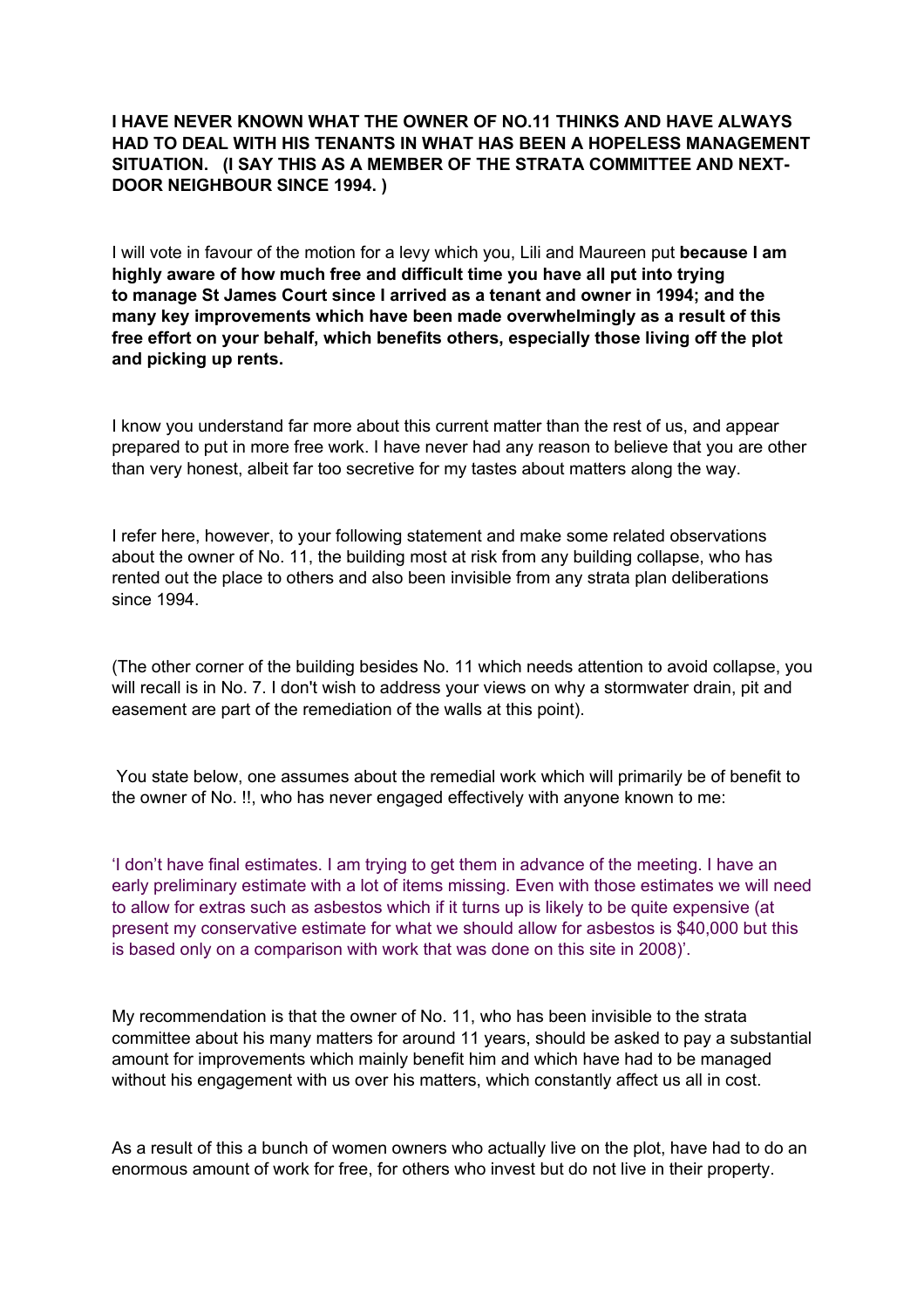This is a management set up to benefit those who make their income from buying and selling houses in a rising property ownership market such as we see today or in related management ways. It seems to me that the slow and expensive treatment of our matters is driven in the interests of those who refuse to manage them properly but who also do so in their own time. They reap the benefit of this while others more affected by this bad management work for nothing.

As I said before, it's a good job we are not trying to go green with targets because based on my experience of attempted management at St James Court, we would have Buckleys.

This is a feminist matter for me, about an essentially dysfunctional system dominated by male association which can be venally stupid. (I could go on about the supposed discovery of asbestos on this block in 2007, just before the global financial crisis in 2008, and how naively foolish I felt your management approach was then. Where would you like to make most of your money working - in a comparatively wealthy inner-city block or where you really need to be working - in the bush, where you can see the asbestos blowing around in the breeze.)

I could say a lot about supposed asbestos and its supposed treatment and none of it is pretty. As the first movers on site they are running the costs. Is the money well spent in digging any up, if it even exists underneath the ground? I very much doubt it if you are an owner at St James Court. (I guess if you were an investor working with others in the industry you might feel different and the need for a bigger fund.)

Cheers

Carol (No.10)

Hi Sally, Maureen and Lili

# **ASKING FOR MINUTES AND THE 'STANDARD MBA CONTRACT' EXAMPLE**

Thanks for the faultlessly run and well attended meeting, prior explanations and related outcome of unanimous consensus which occurred at the meeting of 10th November 2020 as a result of good (i.e. clear) communication.

Sadly, I have forgotten what we agreed to and so I would appreciate **being sent minutes** so I can put them in my **personal file** of matters of interest to me. Ta very much. Personally, I think this is always the best way to proceed so that people remember and know what they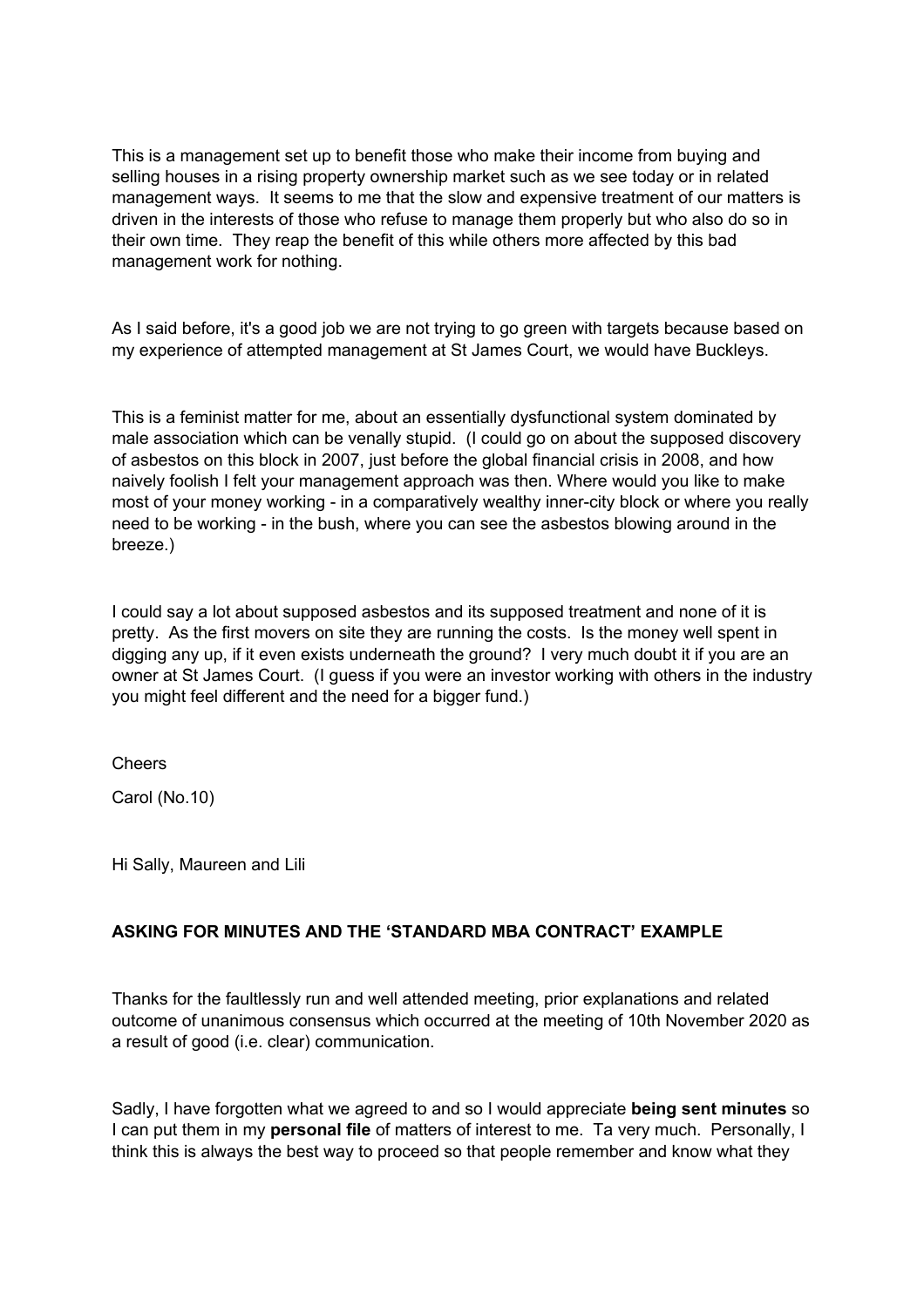are doing. I would rather have this occur than have to keep checking my drop-box with a password for example. I think I would just forget it.

In a related vein, I found Sally's circulation of the two-page explanation of our strata plans which contains the heading **Rationale Behind Cost-Plus contract** particularly clear and helpful**. I would very much like to see the contract, because I am interested in how contracts may be written and noted at the meeting that it was described as a 'standard MBA contract'. I would like to see an example of that.**

In regard to Sally's statement under the heading **Overview of issues with the retaining walls in the South East corner of the site** that **''this is by far the most complex issue that we have had to deal with on this site''.** Up to a point, Lord Copper. Its complexities appear largely driven by neighbouring forces beyond our ken. (The unknown unknowns, to quote Donald Rumsfeld.)

You will recall we had major scaffolding all over every building when Robertson's Painters and Decorators took on the supervision of the total top window and related carpentry rebuilding and painting of the entire complex around 2009. Their contract was very good indeed I thought. Their execution of it safety wise was not so much but I thought their painting of all the fiddly balconies, etc. was superb.

You remember we ''only'' paid around \$20,000 for plumbing related asbestos in that year because we didn't want our gardens dug up unnecessarily in the search for a lot more asbestos, found and largely taken on trust behind barricades. God knows where it was being put? Any ideas? This unknown and open-ended asbestos cost avoided, also allowed us to undertake the top window carpentry and painting as I recall. Robertson's Painters and Decorators were particularly excited.

We have all struggled in our own ways, and for me in 2008, it was unknown, frightening and painful, before Full Monty Maintenance and Robertson Painting and Decorating came along. I thought their contract was great and I wonder what the MBA and others are coming up with now.

We all see these emotion-filled things so differently so please feel free to correct me.

### Cheers

Carol

### **MINUTES AFTER THE ZOOM MEETING IS OVER**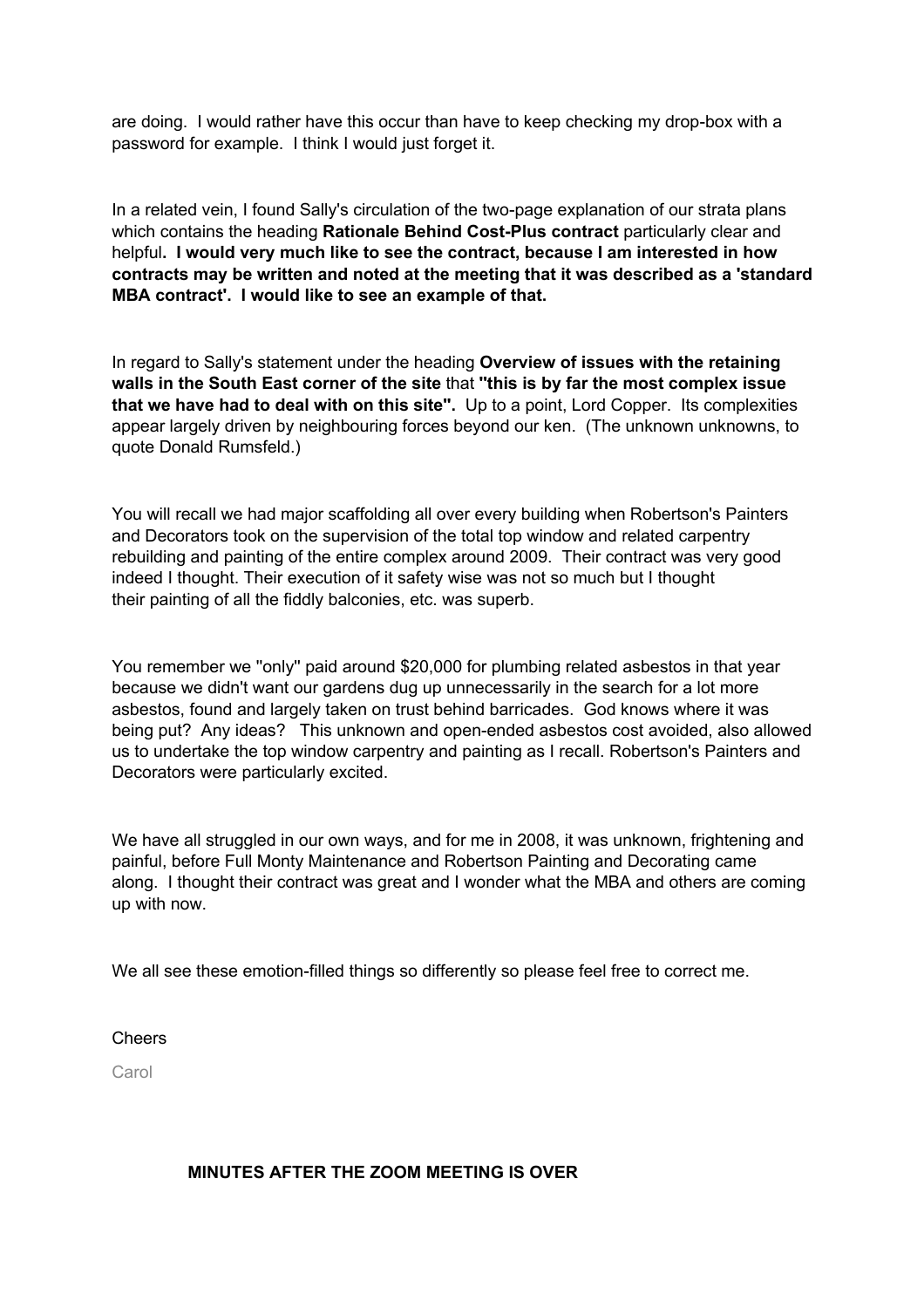Thanks for these very clear and useful minutes, especially Maureen. These things were **unanimously resolved**, **which I think is important to note**. However, I don't want to give you any extra trouble or debate. It's always just a suggestion.

**Cheers** 

Carol

Hi Maureen

Whelan's would say that, wouldn't they? I guess they also think it doesn't matter that the leaders of the NSW Liberal Party and the NSW Labor Party are both standing against legalizing euthanasia although 70% of the population support it. They like to count the numbers when it suits them and they hate it when it doesn't. These guys aren't working for us, they are working for lawyers and whatever suits them in the industry in general. We are the stupid old biddies working and pushed around for free.

Cheers Carol

Thanks Sally.

Jeez, what a horrendous 35-page contract in comparison with the clear quality management operation of the four page contract provided by Robertson's Painters and Decorators around 2009 when all our top windows were repaired and the whole building was repainted, involving scaffolding.

The attached contract appears more like a set of building regulations to allocate the expected duties and costs of the owner on one hand and the builder on the other, to avoid any breach or dispute. This set of regulations is then signed by the two contracting parties (owner and builder) with financial estimates. Is our strata the only owner involved in this work? (I assume so.)

The main charm of the Robertsons Painting and Decorating 4 page contract, as I recall, was that it was like a recipe for making a completed pie, or another stated dish, with all the ingredients listed and costed as part of the final contract (to which agreed additions were discouraged but might be made during the process later). Then it had four stages of work expectation for completion payments based on quality control estimations made by the supposedly right persons, as far as I recall. (I privately noted they weren't individually signed off.)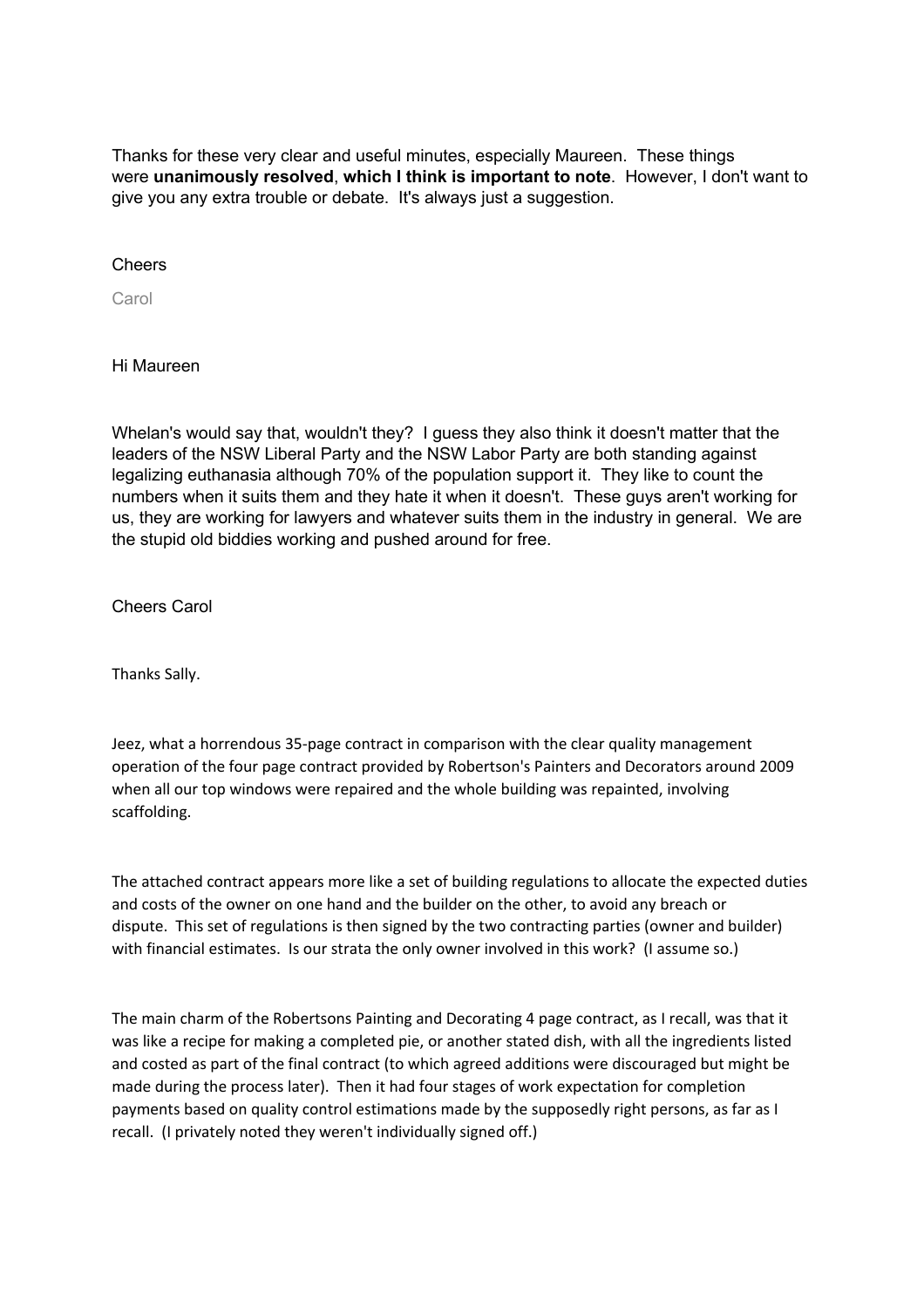I haven't seen anything as apparently clearly sensible as that 4 page contract since, except for the form entitled **OWNER RENOVATION APPLICATION** (3 pages) which Whelan's produced and Jo (No. 9) had to fill in. One wonders why a single form of four pages wouldn't make the **key issues** a lot clearer and less time and cost consuming. (Of all the renos. information we have seen on this block, I personally found Jo's requirements the clearest and most sensible. The rest often seemed nuts to me in one way or another.)

I guess that making all the required work clearer while reducing time and cost is not something the industry wants to do and I guess this MBA regulatory approach is also an attempt to make regulatory requirements and responsibilities clear to the owner and the contractor respectively before they sign a contract.

Gee. I don't know what to think but the best of British luck with it all.

Cheers

Carol

**To Strata committee members at St James Court, 10/11 Rosebank St., Glebe, 2037**

### **WHAT TO DO ABOUT BAMBOO IN NO. 11 (NO. 10 ASKS FOR ADVICE)**

The bamboo in my back garden, (No. 10) which I passionately love to look at and be in on a daily basis, is coming up all over the garden at an amazing rate and every day I have to pull out more. Should I care? If so, what should I do? I don't mind pulling it out as it comes up, but I often wonder about the future concentrations of bamboo roots in my garden. I also discussed this with the renters in No. 11, where bamboo is also growing fast again.

In early 2020 the owner of No. 11 had a man come in and eradicate all the bamboo at the back of No. 11 and put down wood chips. However, as I pointed out at the time, he left a bit in the corners of No. 11. Even if he hadn't, I guess the bamboo from my garden would have travelled to theirs eventually. (As I find bamboo more aesthetically pleasing than its dirt or concrete alternative, I find this personally hard to mind but thought I should point it out to the renters in No. 11 in case they thought they should remove it or tell the No.11 owner.

I asked the renters in No. 11 how they felt about the bamboo now coming up in their yard at the fence perimeters. The view was that their back yard was currently unusable and they would like it totally concreted over. I would like to put on record that I would hate that because it would encourage more people to have social events in their back-yards which are very noisy. (There are chairs, a table, umbrella, etc already left permanently in the back yard of No.11. Noise carries very easily at night, especially if the people are outside.)